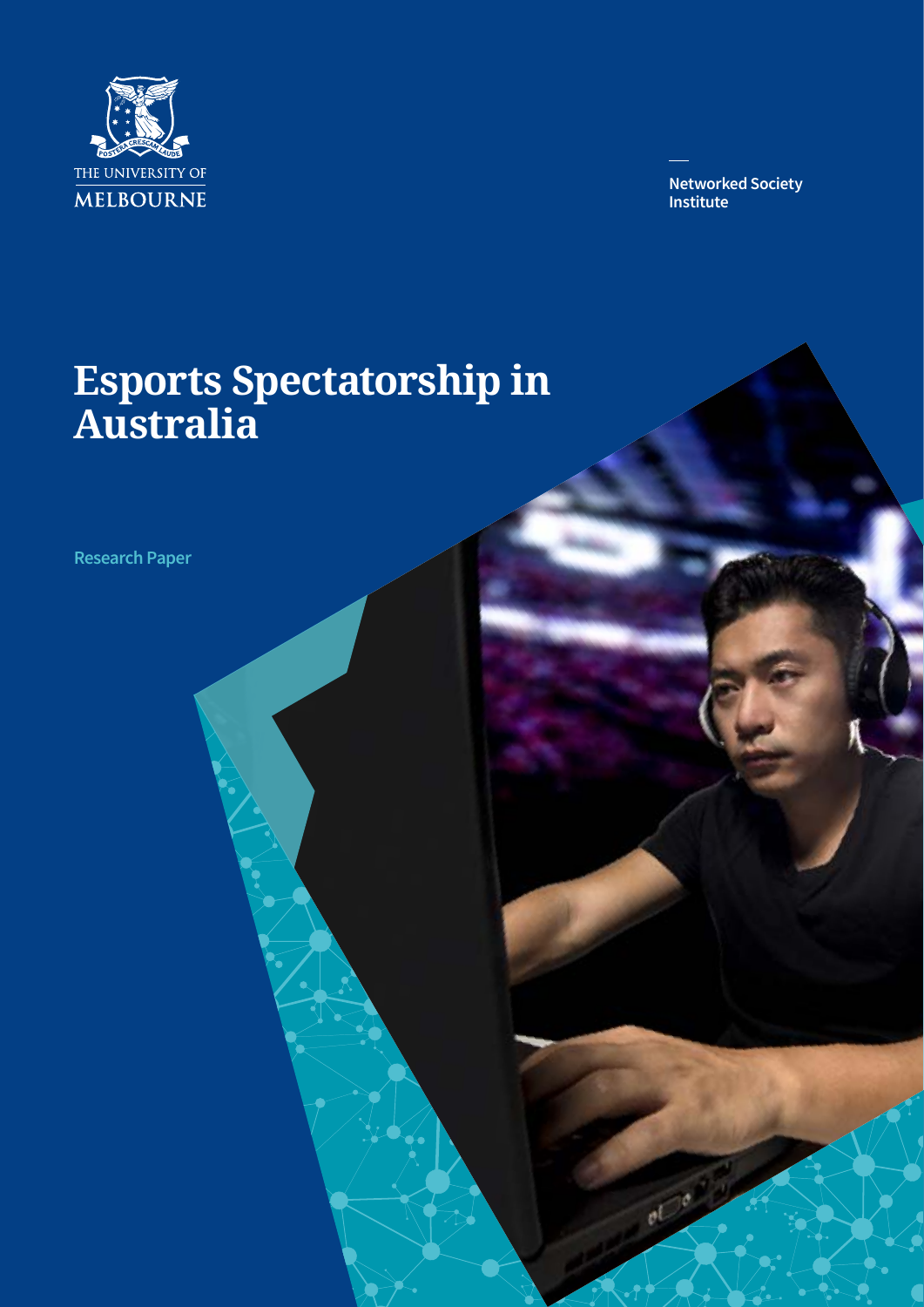#### **Esports Spectatorship in Australia**

Networked Society Institute Research Paper September 2018

**Martin Gibbs, Marcus Carter, David Cumming, Robbie Fordyce, and Emma Witkowski**

#### **Contact**

Martin Gibbs – [martin.gibbs@unimelb.edu.au](mailto:martin.gibbs%40unimelb.edu.au?subject=)

**ISBN** 978-0-7340-5327-5

**Licence**



Creative Commons Attribution-ShareAlike – creativecommons.org/licenses/by-sa/4.0/

**Cover Image** Adobe Stock Image

#### **Acknowledgements**

The authors would like to acknowledge the support for this project provided by the Melbourne School of Engineering, The University of Melbourne. We would also like to thank Naomi Robinson for assistance with the research. We would also like to thank David Saliba and Mia Consalvo for input and suggestions at the begin of the project. We would also like to thank Kate Murray and Adam Lodders and the Networked Society Institute for their support in producing this report.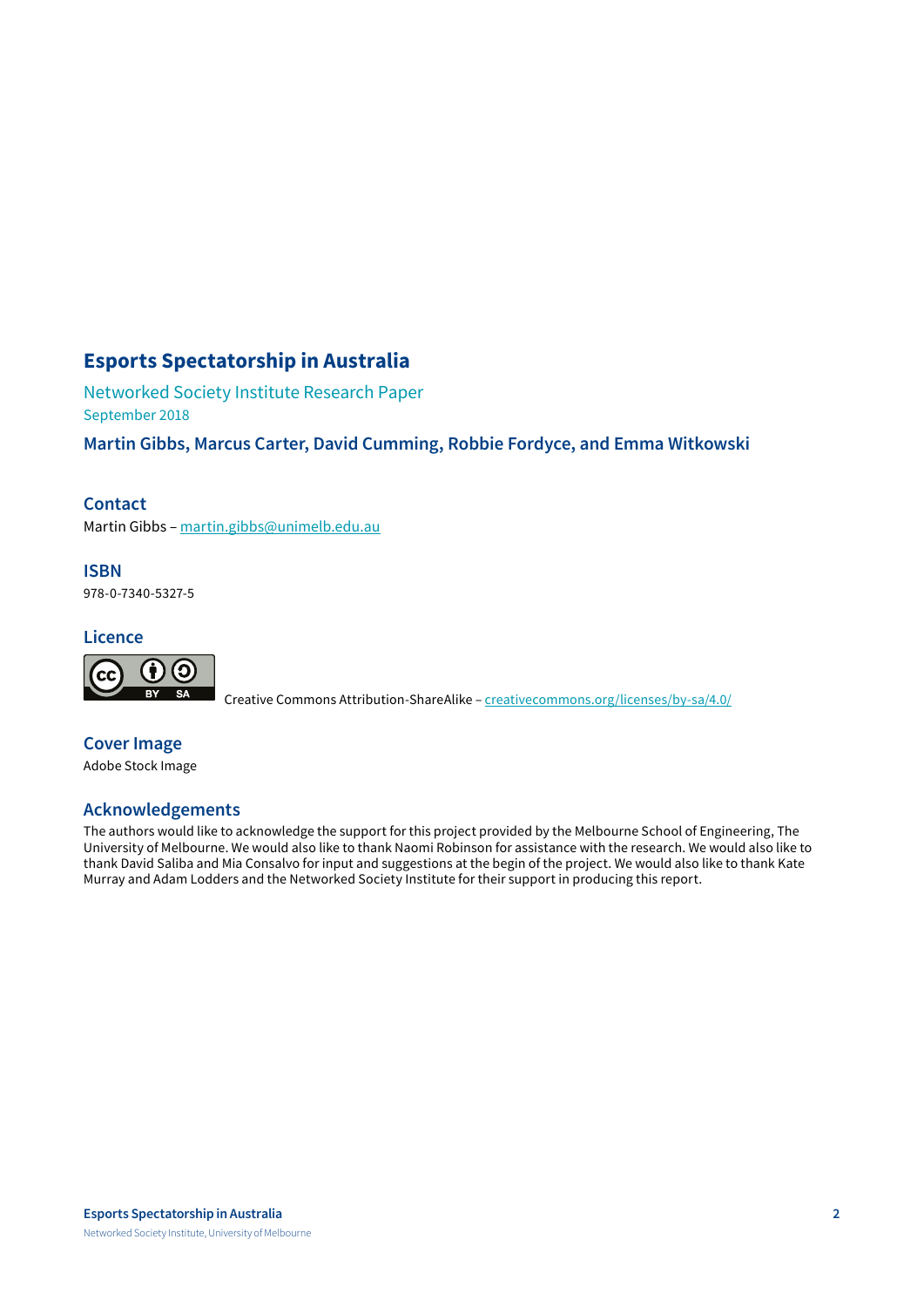# <span id="page-2-0"></span>**Executive summary**

Esports – the organised, professional and spectated play of competitive digital games – has evolved into a massive global industry in the past decade. Boasting significant market value and broad global audience reach, esports is driven by modern highspeed internet infrastructure and live-streaming platforms like Twitch.tv. However, esports has yet to take hold as an industry in Australia, largely due to geographical isolation from major esports regions compounded by Australia's traditionally lacklustre network infrastructure.

Although the esports industry relies on various revenue streams, sponsorship and advertising deals provide the industry's main source of funding. Teams, tournaments and esports organisations of various sizes are sponsored by major international companies like Intel, Samsung and Mercedes-Benz. This is unsurprising considering the global reach of esports. According to the '*market intelligence*' firm Newzoo (2017), the esports audience in 2017 is estimated to be 385 million, with rough half of those being '*enthusiasts*' and the other half '*occasional viewers*'. Furthermore, they estimate that the esports industry generated roughly US \$696 million in revenue through ticket sales, media rights, game publisher fees, advertising and merchandise, sponsorship, media rights, in-game microtransactions, and betting in 2017. Newzoo estimates this amount to grow to US \$906 million in 2018. Revenue growth for the esports industry has been significant, with current estimates pointing to a year-over-year growth of 41% in 2017, of which US\$517 million is in advertising, sponsorship, and media rights (Newzoo 2017). While global industry reports are optimistic about the future of esports, the Australian esports scene is limited in comparison to overseas markets.

In this report, we start by approximating the size of the esports market in Australia by comparing publicly available statistics and collecting a list of major global and Australian esports events. Secondly, we provide an overview of key Australian esports titles, explaining how they're played as esports and their place within the Australian esports landscape. Thirdly, we explore the practice of spectating esports and discuss motivations behind esports spectatorship. We then present a preliminary study consisting of 18 semi-structured interviews with esports spectators regarding their engagement with and consumption of esports content. From our findings, we identify and detail three salient categories of non-exclusive esports spectator type*s: players*, *fans* and *recruits*. We conclude with a summary of key changes in the Australia esports landscape during 2018 and important upcoming developments.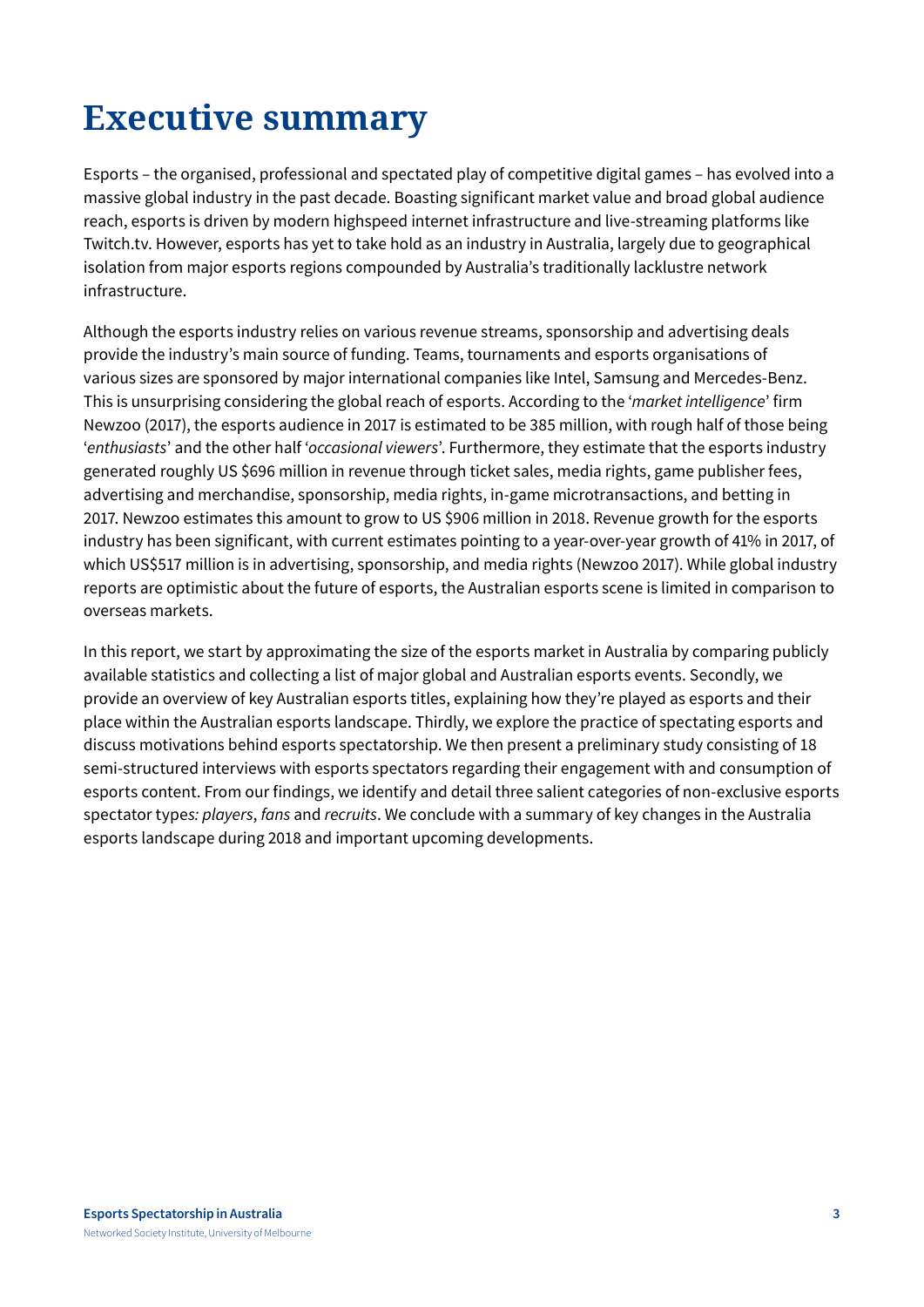## **Contents**

|              | <b>Executive summary</b>                                        | 3               |
|--------------|-----------------------------------------------------------------|-----------------|
| 1            | <b>Introduction</b>                                             | 5               |
| $\mathbf{2}$ | The Size of the Australian Esports Market                       | 6               |
| 3            | <b>Key Australian Esports Games</b>                             | 7               |
|              | Dota 2 (2013)                                                   | 7               |
|              | League of Legends - LoL (2009)                                  | $\overline{7}$  |
|              | Counter-Strike: Global Offensive - CS:GO (2012)                 | 8               |
|              | Overwatch (2016)                                                | 8               |
|              | PlayerUnknown's Battlegrounds - PUBG (2017)                     | 9               |
|              | Fortnite Battle Royale - Fortnite (2017)                        | 9               |
|              | Hearthstone (2014)                                              | 10              |
|              | Rocket League (2015)                                            | 10              |
| 4            | <b>Understanding Esports Spectatorship</b>                      | 11              |
| 5            | <b>Our Study</b>                                                | 12              |
|              | <b>Results</b>                                                  | 12 <sup>°</sup> |
|              | On Engaging with Esports                                        | 14              |
|              | On Becoming Involved with Esports                               | 15              |
|              | On Monetary Engagement with Esports                             | 16              |
|              | On Tournaments and Physical Events                              | 17              |
|              | Overwatch World Cup, Sydney 2017                                | 18              |
|              | On Australian-Specific Esports Content                          | 19              |
| 6            | <b>2018 Developments</b>                                        | 20              |
|              | Intel Extreme Masters (IEM), 2017                               | 21              |
|              | New Developments in Australian Esports                          | 22              |
|              | <b>Authors</b>                                                  | 23              |
|              | <b>Appendix A: Table of esports viewership habits</b>           | 24              |
|              | <b>Appendix B: Australian University esports Clubs, 2017</b>    | 27              |
|              | <b>Appendix C: Australian/Oceanic Esports Events, 2016-2017</b> | 30              |
|              | <b>References</b>                                               | 32              |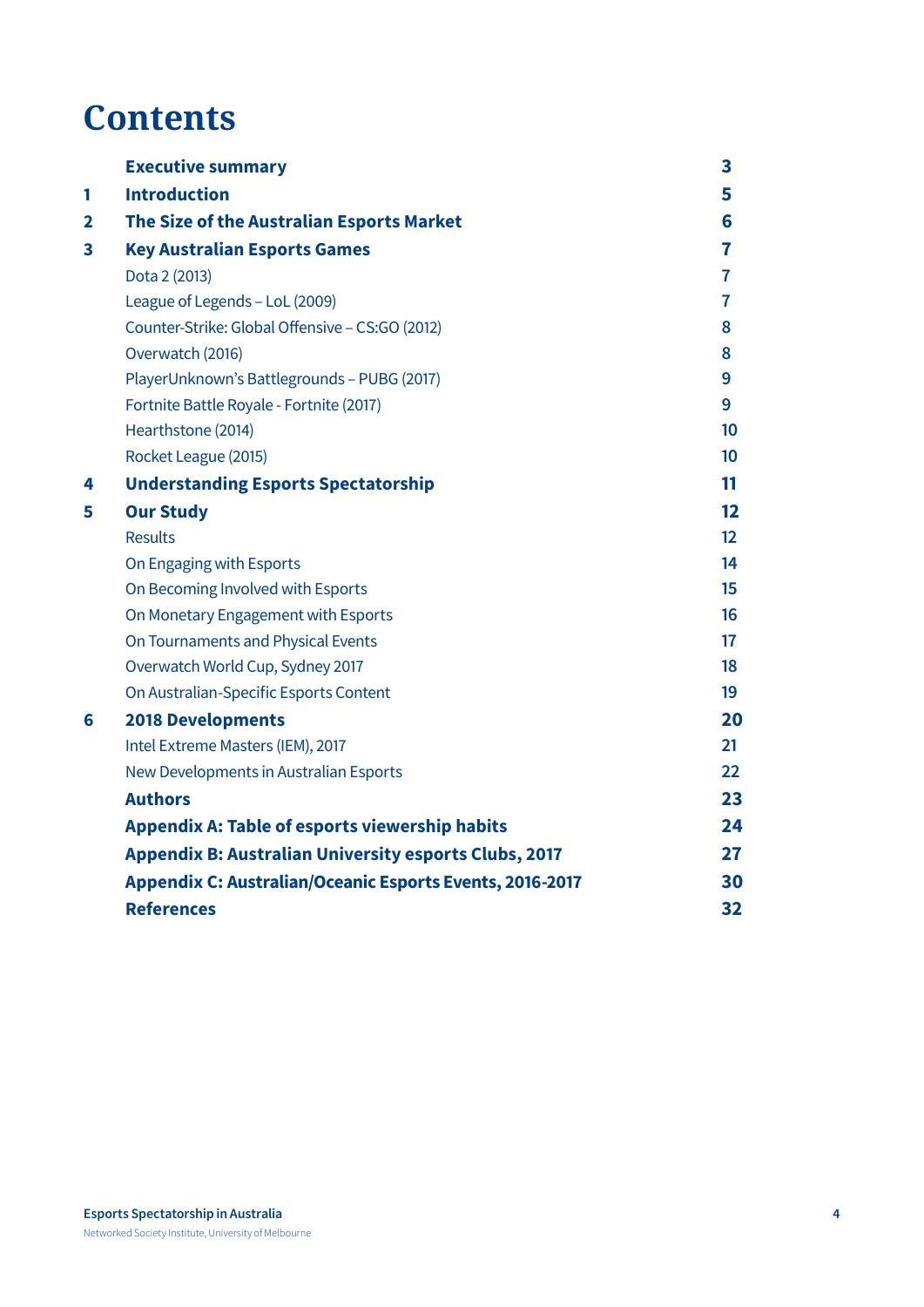# <span id="page-4-0"></span>**1 Introduction**

While tournaments and competitions for multiplayer digital games have existed for many years, esports has undergone rapid professionalization and expansion in the past decade. Supported by flagship tournaments with millions of spectators, considerable investment from within and outside the gaming industry, and the dramatic growth of live-videogame spectatorship online, esports have become an important part of gaming culture and practice (Jin, 2010; Taylor, 2012). The most popular Englishlanguage live-streaming platform, Twitch.tv, boasts over 800 million visits per month, and '*Gaming'* is the second most popular channel on YouTube. In response, established global brands are making significant investment into this contemporary '*media sport*' (Witkowski, 2013). Esports thrives on major sponsorship and spectatorship to drive its already deeply networked communities.

Internationally, consolidation of the global esports industry is currently underway. As of 2015, China's Tencent Holdings is the sole shareholder in Riot games – one of the largest international esports gaming companies. AT&T in the United States has, through its acquisition of Time Warner and Turner Media, obtained control of *CS:GO League*, a league broadcast channel on YouTube Gaming and Twitch.tv. European sports leagues are rumoured to be advancing plans into launching esports leagues, with many sports clubs in Europe and the United States establishing or acquiring their own esports teams. This has been observed locally in Australia with the Adelaide Crows and Essendon Bombers each purchasing a team in the *Oceanic Pro League*.

However, the Australian esports scene is less developed in comparison to other major international esports regions. The most popular esports titles (*Dota 2, League of Legends, Counter Strike: Global Offensive,* and newly arrived *Fortnite*) involve fast-paced action, and the increased latency caused by Australia's geographic isolation from other countries puts Australians at a disadvantage when playing against international opponents. This has isolated local competitors, effectively requiring Australian players to relocate to gain the experience necessary to compete at the global level. This barrier, alongside other regional issues such as access to top level tournaments, investment and sponsorship, and exposure to professional esports practices, has inhibited the local Australian scene from developing at the same rapid rate as in North America, Europe and Asia.

In this report we present the results of a preliminary study into esports spectatorship in Australia. We sought to understand what infrastructural, social and economic factors distinguish the Australian esports scene and can explain the lack of growth compared to other regions. Our findings indicate that the production of Australian-specific content that highlights esports drama and contextualises esports events will help drive Australian esports spectatorship and mitigate existing technical and economic barriers.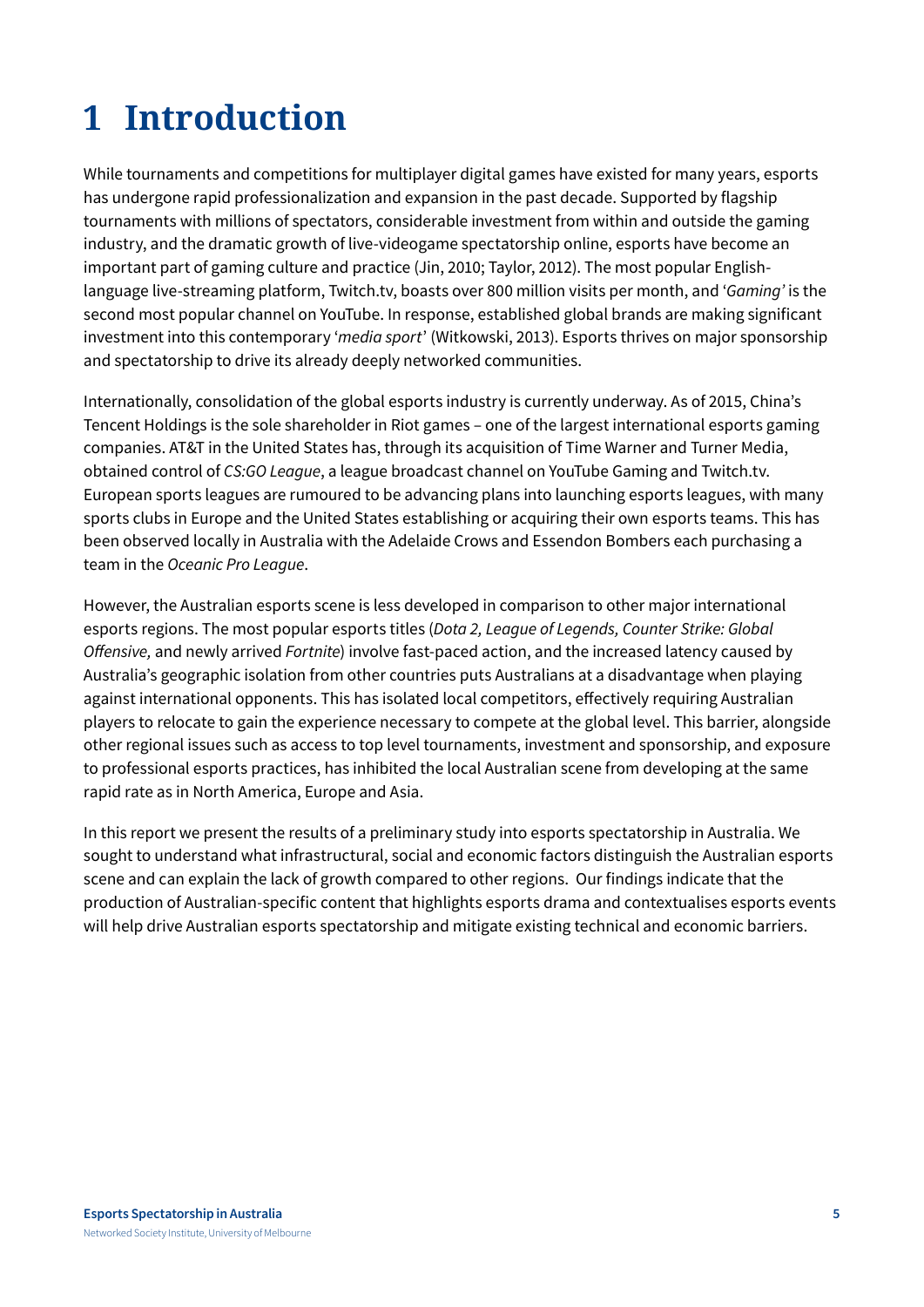# <span id="page-5-0"></span>**2 The Size of the Australian Esports Market**

Estimates of the global esports market made by market research firms vary, but all claim a large and rapidly growing, global esports market. For example, the '*marketing intelligence*' firm Newzoo estimates the global esports audience in 2017 consisted of 191 million frequent viewers or '*enthusiasts*' and 194 million '*occasional viewers*' (Newzoo 2017). However, little academic research has been done on the size and extent of global esports market and the esports markets in particular countries. This extends to Australia and only a few estimates exist of the specific size and extent of the Australian esports scene. The Australian-focused *Digital Australia Report 2018* presents general data on the whole of videogaming in Australia, including Australian esports spectatorship (Brand et al. 2017). However, their methodology only assesses whether an individual has ever watched esports, omitting any information regarding spectating frequency or level of engagement. Estimating the Australian portion of this market is difficult due a lack of existing data, the disproportionate popularity of esports in populous Asian countries (in particular, China and South Korea), and the dispersion of local Australian esports communities across different videogame titles. Complicating this is the privileged nature of some of this information, with tournaments often concealing direct information about attendance and viewership. The Gemba Group – a Sydney based sports marketing research firm – estimates 1.5 million esports 'fanatics', or 'fans that are highly passionate about the sport', in Australia 'who are mostly young males' (Condon 2016), although their methodology employs terminology that seems to conflate 'competitive electronic gaming' as equivalent to 'esports'. The *Digital Australia Report 2018* suggests that of the 67% of Australians who play games, 33% also had watched or competed in an esports event (Brand et al. 2017). Although we agree that a considerable number of Australians currently engage in esports spectatorship, these high estimates are likely to have conflated esports with other similar videogame-watching practices, such as 'Let's Play' videos on YouTube or live-streamed casual play on platforms such as Twitch. Our estimates of the Australian esports scene are much more conservative, although still indicate a significant media phenomenon.

In order to provide a conservative, educated estimation of the size of the Australian esports spectator community, we collected publicly available viewership numbers from large esports tournaments across ten prominent esports titles in Australia since 2014 (see appendix A). This data reports peak concurrent international viewership (across live-streaming platforms in multiple languages) and the number of unique viewers during a tournament. We then estimate the size of the Australian audience based on the percentage on Australian ownership and engagement with each game title, provided by the 'SteamSpy. com' tool, which consistently cites Australian 'players' (having played in the last two weeks) at between 1.4 – 2% across all game titles played via the Steam digital store.<sup>1</sup> We note that this method does not permit cumulative totals, as our qualitative study indicates many spectators engage with more than one esports game. This is supported by attendance numbers at the *Intel Extreme Masters World Championship 2016*  event (113,000 physical attendees in Katowice, Poland), which featured important finals for *CS:GO* and League of Legends. Although headlining two landmark finals, the total peak and cumulative online viewers were not significantly higher than title-specific esports events. Based on these figures, we believe we can confidently estimate the number of Australian esports spectators for the largest esports events (world championships) to be *at least* 300,000 in 2016 and 2017, which we consider to be a conservative estimate. In alignment with US/EU esports surveys, we believe it is highly likely that primary demographic within this is cohort is 16-25-year-old males.

<sup>1</sup> Steam is the primary digital store for online games similar to iTunes, owned by Valve who developed *Dota 2* (2013) and *CS:GO* (2012).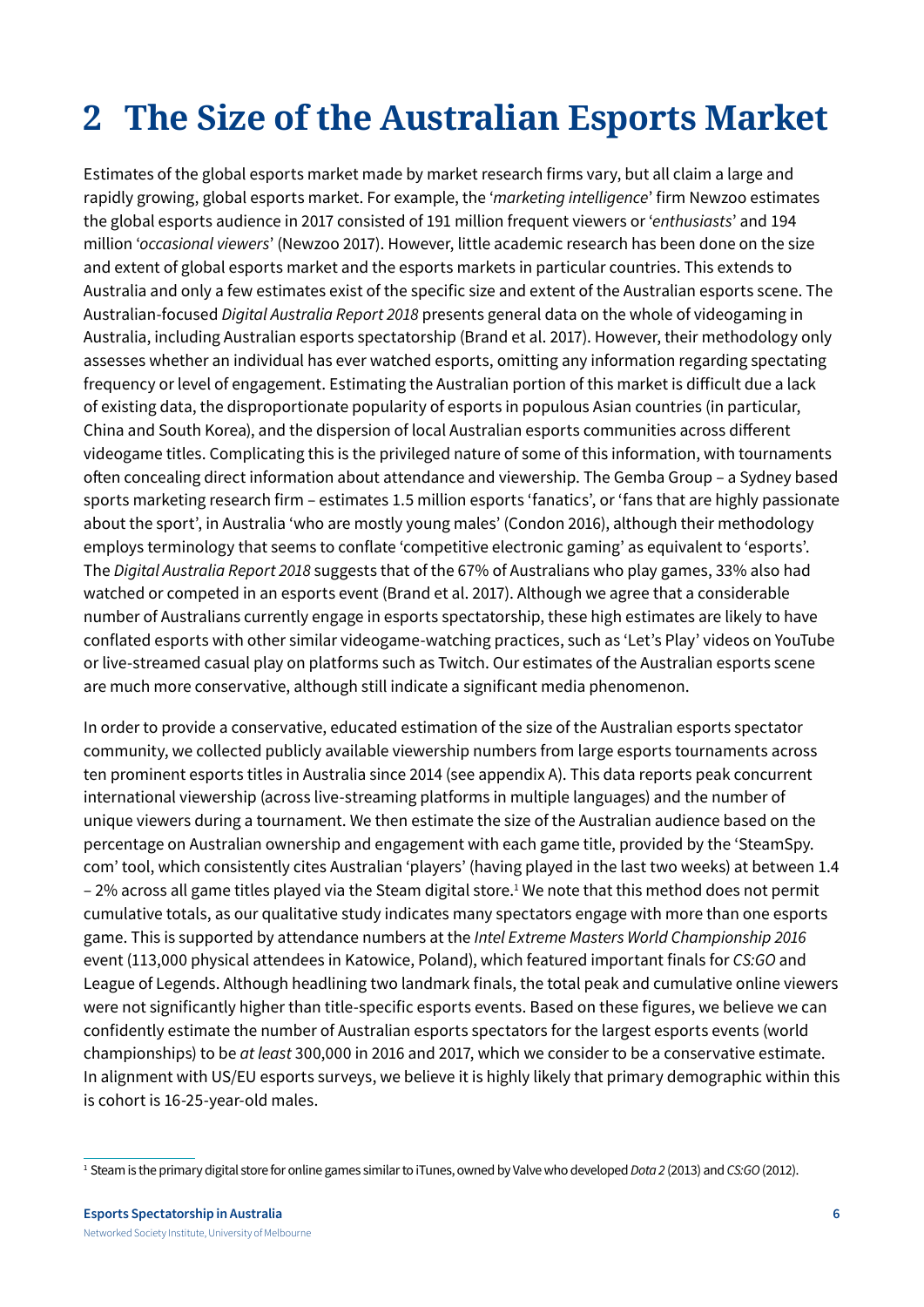# <span id="page-6-0"></span>**3 Key Australian Esports Games**

The popularity of watching videogame play on YouTube and Twitch has shown that most videogames have some appeal for a spectator experience, but not all are appropriate for professional competition and sports-like spectatorship. Here, we overview the seven games that dominate the Australian esports market: *Dota 2, League of Legends, Counter-Strike: Global Offensive, Overwatch, PlayerUnknown's Battlegrounds, Fortnite Battle Royale* and *Hearthstone.*

It is worth noting that esports spectator communities in other regions often focus on different games: South Korea has a historical investment in the *StarCraft* franchise (*Starcraft*, 1998; *Starcraft II*, 2010), Russia has a disproportionately large *World of Tanks* (2010) esports community, and the United States has a much higher presence of first-person shooter games such as those in the *Call of Duty* series. Furthermore, the global esports market is highly competitive, with new sectors and genres emerging and often rapidly capturing large audiences. A key example is *PlayerUnknown's Battlegrounds.* It was released in 2017 but quickly overtook *CS:GO* and *Dota 2* as the most popular PC game on Steam (Leack, 2017). *Fortnite Battle Royale* (2017), released later in the same year, quickly overtook *PlayerUnknown's Battlegrounds, Dota 2 and CS:GO* to become the most popular game (D'Anastasio, 2018), all with a rapidly growing esports scene. This is a difficult challenge for investors – and players – chasing a constantly shifting esports audience. Regional customer interests and infrastructure also influences how esports manifests in differing territories and must also be considered (Stein and Scholz, 2016).

### **Dota 2 (2013)**

*Dota 2* is a multiplayer online battle arena (MOBA) game developed by Valve Software. Two teams of five players compete against each other to destroy a structure known as an "Ancient" held in the opposing team's territory while simultaneously protecting their own. The perspective of the game is a third-person perspective, with players controlling a single "hero" from an isometric perspective. The game features a vast range of 115 playable heroes, each with their own strengths, weaknesses and abilities. This large pool of heroes provides an additional layer of strategy during the banning phase, which takes place before the match itself. The two teams take turns banning the use of certain heroes by the other team, thus creating a system where a team must consider the opposing team's strengths and strategies while also adapting to hero bans placed upon them. The game is defined by fast-paced combat, skill-based play, and a game time averaging between 30-60 minutes. *Dota 2* includes complex maps that display interesting points of tension that tend to happen at specific places in the game (Egliston, 2015).

### **League of Legends – LoL (2009)**

*League of Legends* (*LoL*) is a MOBA game and the sole product developed by Riot Games. Much like *Dota 2*, *LoL* involves two teams of five which compete against each other to destroy structures in the opposing team's base while simultaneously defending their own. *LoL* also has a large pool of playable characters, currently with 137 "champions". *LoL* is also played with a similar pre-match banning system. Although both *Dota 2* and *LoL* play similarly on the surface, minor differences like friendly fire, items and reward attribution set them apart. *LoL* is generally quicker than Dota 2, with games taking usually 20-30 minutes.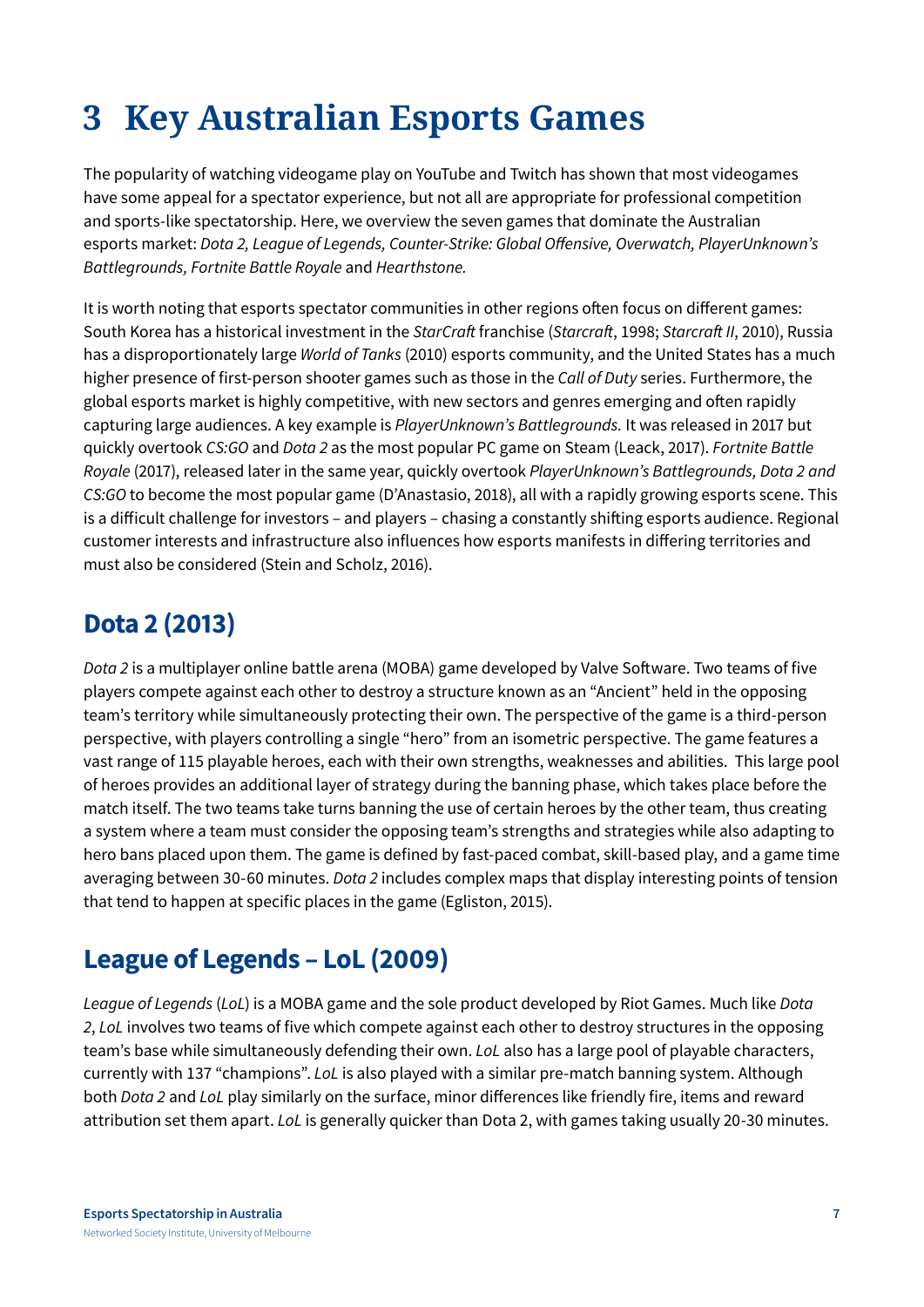## <span id="page-7-0"></span>**Counter-Strike: GlobalOffensive – CS:GO(2012)**

*Counter-Strike: Global Offensive* (*CS:GO*) is a first-person shooter developed by Valve Software. Although *CS:GO* has various game modes, in esports the most prominent game mode is "bomb defusal". In this mode there are two teams of five: terrorists and counter-terrorists. The goal of the terrorists is to plant a bomb in one of two designated sites on the map and have it detonate, while the counter-terrorists must prevent this. Additionally, terrorists can also win by eliminating all counter-terrorists. For the counterterrorists to win, they must eliminate all terrorists or defuse the bomb if it has been planted. The counterterrorists have 40 seconds to defuse the bomb once it is planted. Rounds adhere to a 1 minute 55 seconds timer: if the terrorists have not planted the bomb within this period, the counter-terrorists win. Due to the short duration of rounds in this game mode, matches are usually best of 30, with teams switching sides halfway through so both have a chance to play as terrorists and counter-terrorists. Another layer of strategy exists in the "economy", which refers to the money reward and equipment buying system that persists between rounds in the match. Depending on the performance of each team and individual players in the previous round, money is rewarded to buy equipment like better guns, grenades and other gear for the upcoming rounds. Certain actions, often riskier ones (e.g. eliminating an opponent with a knife) will reward more money than others. Teams must consider the economy when deciding on their playstyle and purchasing gear to put themselves at an advantage against the opposing team while also optimising their assets.

### **Overwatch (2016)**

*Overwatch* is a team-based first-person shooter developed by Blizzard Entertainment. Two teams of six players compete against each other to complete an objective related to the kind of map being played. There are four kinds of maps played in *Overwatch* esports, one of each featuring in the best-of-four structured matches (a fifth map is played in case of a tie). These are: 1) Assault – An attacking team must capture two points while a defending team must prevent them and stall out the timer. 2) Escort – An attacking team escorts a mobile payload to a delivery point while a defending team must stop them and stall out the timer. 3) Hybrid – A combination of the previous two modes. An attacking team must first capture a point defended by the opposing team. If captured, the attackers must then escort a mobile payload to a delivery point while the defenders try to prevent them and stall out the timer. 4) Control – a "king of the hill" style mode where two teams compete over control of a central point. Once a team claims control of the point, they gain progress towards completion until they lose control. Once a team reaches 100% completion, they win the round. Three rounds are played, each taking place in a different part of the map. Overwatch currently features 28 playable "heroes", each with their own unique strengths, weaknesses and abilities. Much strategy in *Overwatch* revolves around the selection of certain heroes that complement each other and adhering to specific playstyles afforded by these hero synergies.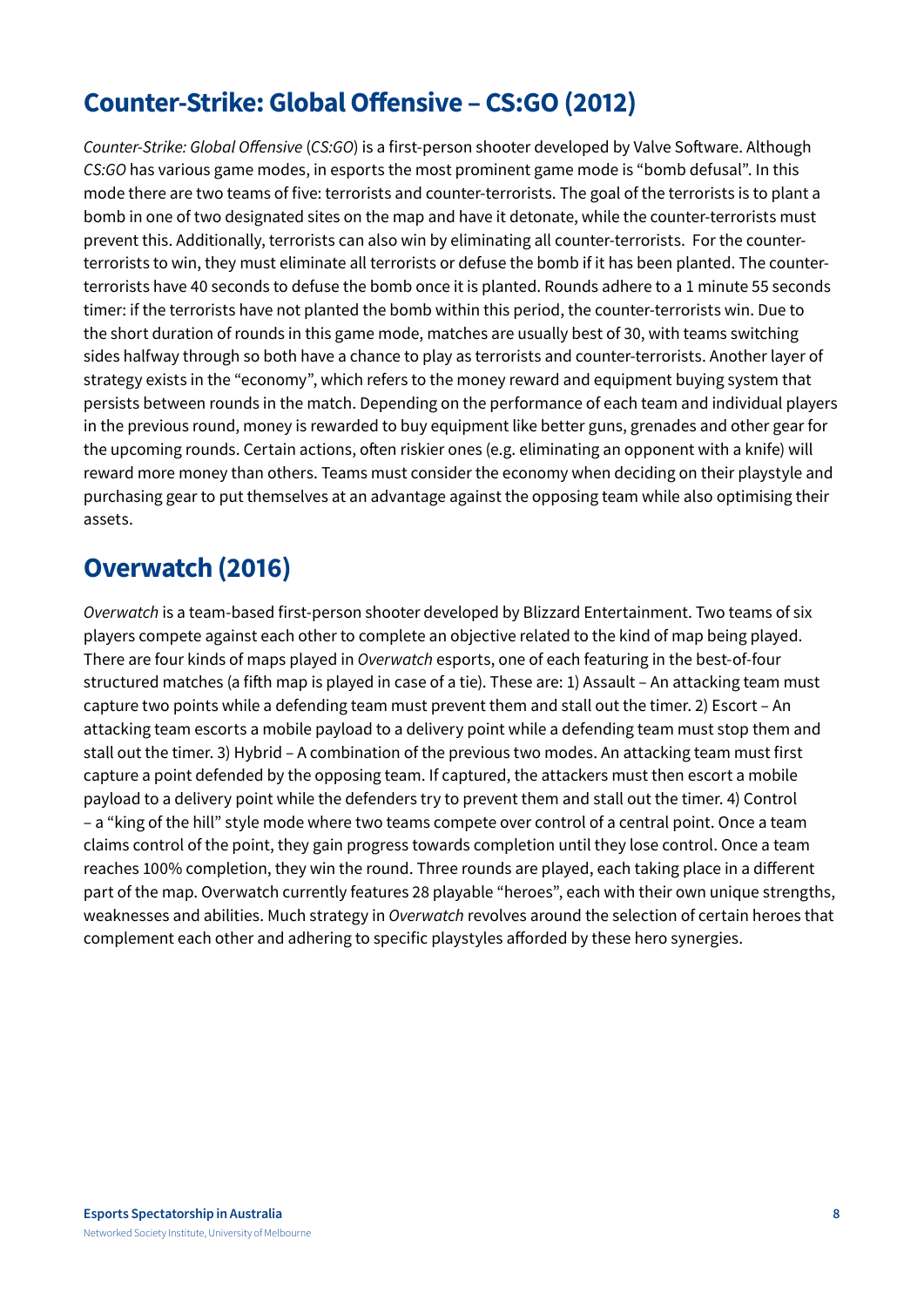## <span id="page-8-0"></span>**PlayerUnknown's Battlegrounds – PUBG (2017)**

*PlayerUnknown's Battlegrounds* (*PUBG*), developed by PUBG Corporation, is a battle royale shooter game that can be played in first or third person. It is often considered as the seminal title that spurred the current battle royale craze. Unlike other esports titles, *PUBG* features a large number of competitors, ranging from 80-100. These competitors, either participating as individuals or in teams of up to four, play in a large open-world game map and start with minimal equipment. Players then search for gear like weapons and armour to eliminate other opponents with the goal of being the last individual or team remaining. In this vein, players only have one life and do not respawn during the match. As the match continues, the "safe area" of the game map shrinks to force players out of hiding as the number of remaining survivors decreases. In *PUBG* esports, points are awarded based on their finishing position and kill count. These points, accumulated over a number of rounds, are used to determine an overall winning player or team. The ability to play *PUBG* in either a first or third person perspective has resulted in two metagames developing. In third-person, the player's camera can be manipulated to look around corners, whereas this is not possible in first-person, thus changing the strategies needed for success. This has also led to some fracturing in the game's esports scene, with certain regions like Australia preferring and performing better in first-person perspective, while others like China prefer and perform better in thirdperson perspective. However, recent tournament results indicate that this divide is being crossed, with prominent Chinese team *Oh My God* winning the *PUBG Global Invitational 2018* first-person perspective tournament (James, 2018).

### **Fortnite Battle Royale - Fortnite (2017)**

Fortnite Battle Royale (Fortnite<sup>2</sup>) is a battle royale third-person shooter developed by Epic Games that adds fort building mechanics to the established battle royale formula. Much like *PUBG* and other battle royale titles, 80-100 players compete as either individuals or teams of up to four start with minimal equipment in a large open world map with the goal and being the last one standing. As well as scavenging for gear, players in *Fortnite* can also salvage material from the environment for build structures in the world to aid in their survival, offense and tactics. As with *PUBG*, *Fornite* esports uses a points system based on finishing position and kill count. Although relatively new to the esports scene, *Fortnite* is well positioned to become a major esports title in the next year, with Epic Games pledging US \$100 million in prize pool money for upcoming competitions in 2018 and 2019. The first competition benefiting from these funds is the *Summer Skirmish*, which features an US \$8 million prize pool.

<sup>2</sup> Epic Games have developed two games under the title of "*Fortnite*". However, the "*Fortnite*" has become synonymous online and in the media with *Fortnite Battle Royale*, rather than *Fortnite: Save the World*. As such, we adopt the same naming convention in this paper.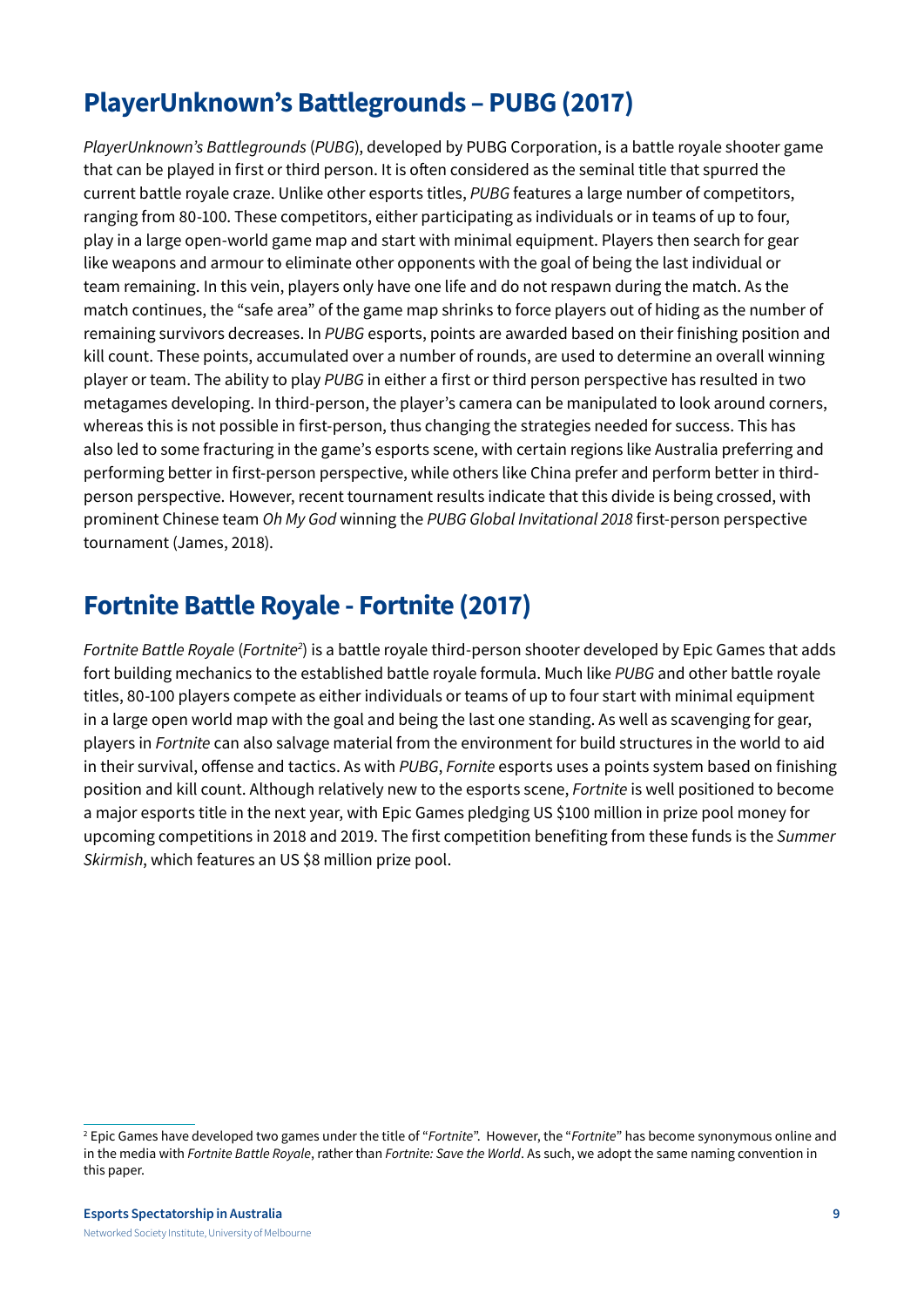## <span id="page-9-0"></span>**Hearthstone (2014)**

*Hearthstone* is a digital collectable card game (CCG) developed by Blizzard Entertainment. As a digital CCG, *Hearthstone* is a turn-based game and does not require quick reactions and fast inputs like most other esports titles. This makes it particularly well suited to Australian esports players, as high latency does not impact the playing of *Hearthstone*, allowing Australians to viably compete internationally online. *Hearthstone* is played between two opponents, each with a deck of 30 self-curated cards. Players also choose a "hero", which grants them unique special abilities. Each player has a health pool of 30 points: once a player loses all 30 points they are defeated. The cards in each players' decks consist of a variety of spells, equipment and minions. These cards must be used together by the player to deplete their opponent's health points while defending their own. Players must strategically build their decks using cards that synergises well with each other, usually to execute a predetermined strategy. As well as in game strategy, *Hearthstone* esports often involves strategic thinking outside of the game. For example, Law (2016) highlights how *Hearthstone* players commonly "scout" their opponents during tournaments by engaging in clandestine observation of other competitors' matches to prepare against their playstyles, strategies and decks in advance. Such behaviours have become integral to *Hearthstone* practice and metagaming.

### **Rocket League (2015)**

*Rocket League* (*RL*) is physics-based vehicular soccer game developed by Psyonix. The game is similar to soccer in that it is features a single ball and is played on a rectangular field, with the main objective of the game to score points by moving the ball into the opponent's goal. Unlike soccer, each team usually features three players controlling rocket-powered cars. Players must use their vehicle in the same way a soccer player would use their body to hit the ball. On the pitch are "boost pads", which grant players the ability to increase the speed of their vehicles for a short period of time and launch into the air. Also, unlike soccer, the field has walls and a ceiling. Players are able to drive up these walls and engage in vertical acrobatics, adding another dimension of skilful play. The team with the most goals at the end of the fiveminute round is the winner. If both scores are equal, the round enters overtime until one team scores a goal. These parallels with soccer and familiar sporting iconography makes *RL* easily comprehensible for a layperson audience, unlike other esports.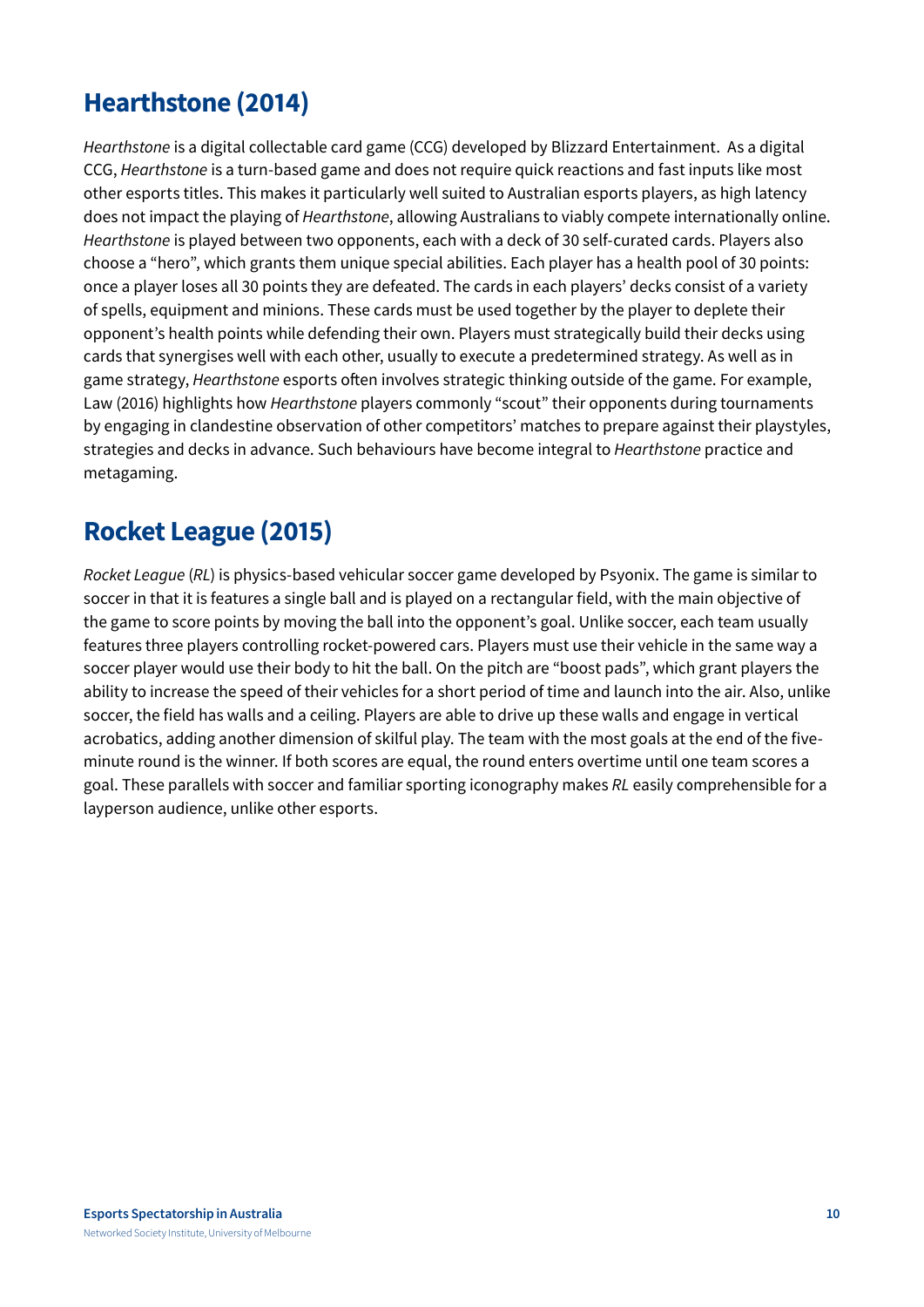# <span id="page-10-0"></span>**4 Understanding Esports Spectatorship**

A significant body of academic research into esports practice – the performance, play, professionalization and appeal of competitive digital gaming – has been established over the past decade (e.g. Jin, 2010; Taylor, 2012). However, much of this literature has focused on the players, professionalization,

tournaments and the industry (Taylor, 2015b; Taylor, 2016). The study of esports spectatorship is currently emerging as an important topic of research in the area. However, at the moment, not enough is known about the nature of media consumption around this emerging practice beyond the importance of livestreaming (both casual and competitive play) principally based on the Twitch.tv platform (Carter, Nansen and Gibbs, 2014; Johnson

"Its this kind of vicarious experience, like you're just watching your friends have fun" **P6 (27M) on the appeal of esports**

and Woodcock 2017; Taylor, 2015a; Witkowski, 2012). Weiss and Schiele (Weiss, 2011; Weiss and Schiele 2013, based on 2008 data) studied the reasons for watching esports, finding that competition, challenge and escapism were positively correlated, but only examined esports engagement in comparison to playing video games. Cheung and Huang (2011) found that esports consumption motivations aligned with those of traditional sports, whereas Taylor and Witkowski (2010), speaking from work on spectatorship at *Dreamhack* (one of the largest digital gaming festivals in Europe), highlight how everyday play intermingles with esports spectatorship as a seamless part of gaming practice. A more recent (N=880) survey by Hamari and Sjöblom (2016) using '*The Motivations Scale for Sports Consumption'* (Trail and James, 2001) found that escapism, acquiring knowledge and enjoying aggression were the key motivational factors associated with the frequency of watching esports. Hamari and Sjöblom also found that there was no correlation between player's (self-perceived) skill and watching frequency, and that drama was not correlated with viewing motivations, a finding we believe is due to the current nature of esports media.

While a many esports spectators play the game being played by the competitors, some market reports estimate that ~40% of spectators don't play the games themselves (Newzoo, 2015). We are sceptical of such a high-number being applied to the current Australian context; it is likely that many of these 'spectators' have little to no ongoing engagements with esports. However, in well-established esports markets like South Korea, esports culture merges with popular and gaming culture – particularly in the 16- 25 demographic – leading to a spectator model that broadens beyond existing and fanatic players (Chee, 2006; Kim and Thomas, 2015; Seo and Jung, 2016). Again highlighting the gap in current research, prior work has focused on experienced or highly motivated spectators due to recruitment methods: 80% of the participants in Hamari and Sjöblom's (2016) survey watched esports weekly or more; Cheung and Huang (2011) only examined engaged spectators by drawing on online comments on forums; and, Weiss and Schiele (2011; 2013) developed and validated their survey through interviews with esports players, and conducted their survey with 360 players at the World Cyber Games in Cologne in 2008. We expect that the appeal of, and engagement with, esports varies considerably across spectators and cultures at key peak events, and based on the development of the community.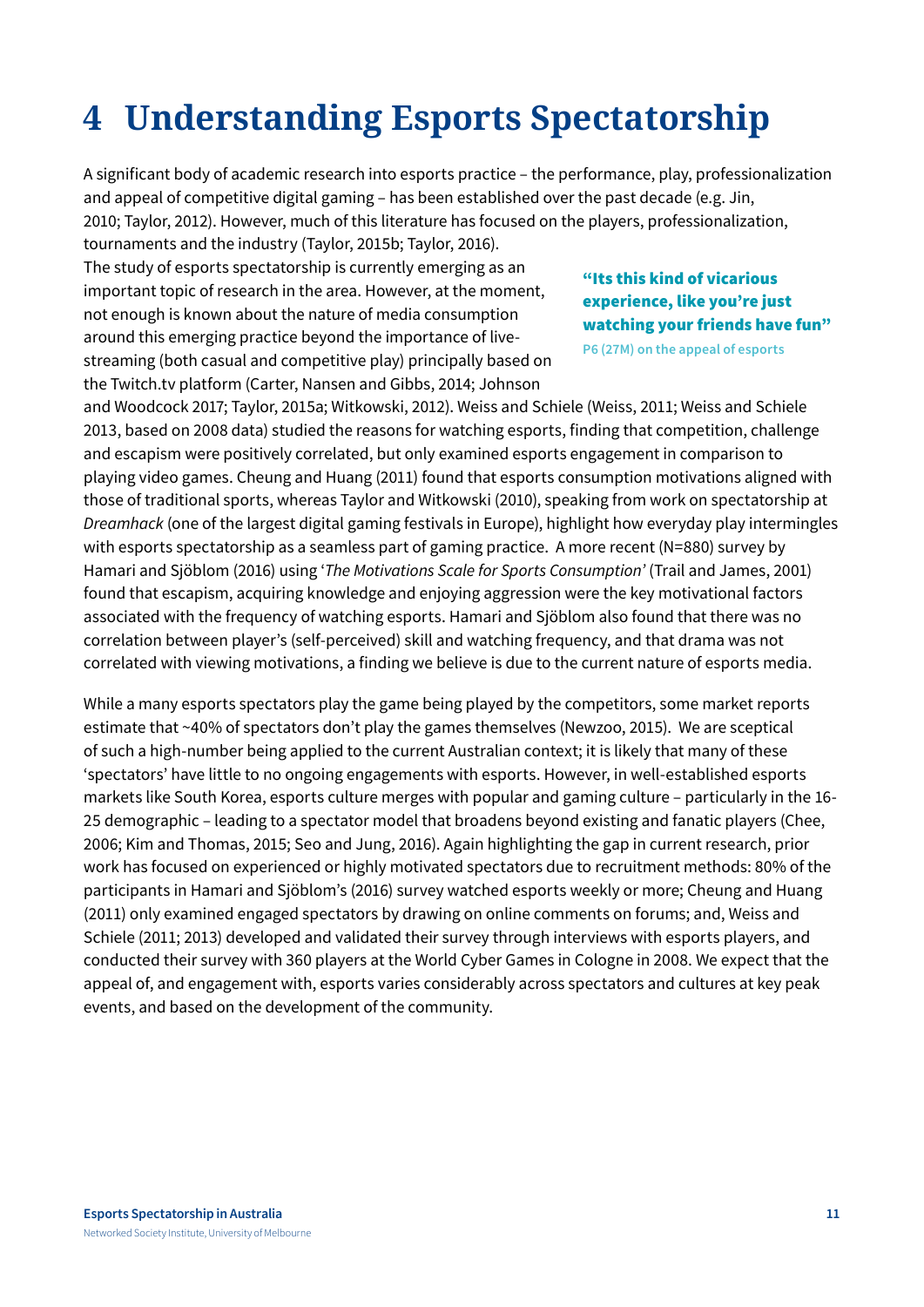# <span id="page-11-0"></span>**5 Our Study**

We conducted 18 semi-structured interviews with a breadth of esports spectators (aged 16-48), recruiting participants via the University campus, a gaming café and at 'Oz Comic-Con' in Melbourne. Interviews were structured around 6 key questions which provided insight into (1) the breadth of ways that Australian esports spectators engage with esports; (2) how they initially became involved; (3) how they engage with traditional sports (if any); (4) in what ways they paid money for esports; (5) the importance of tournament attendance to esports spectatorship in Australia; (6) and, their interest in Australian specific esports content. Due to the limited sample size, we are unable to make claims about the demographics or size of the esports market in Australia. Additionally, as a portion of the data was collected at an amateur esports tournament at 'Oz Comic Con', we acknowledge that our findings may describe esports spectators at physically-attended esports events more so than remote spectators.

### **Results**

People who watch esports – the *spectators* – engage in a range of different behaviours. Our work has identified several non-exclusive *spectator types*: *players*, *fans* and *recruits*. Each possesses substantially different forms of engagements with esports This sets the stage for identifying numerous insights for the design and development of esports media and how the Australian esports scene can be better supported.

Correlating with prior work, Players were drawn to viewing esports and engaging with third-party content that assisted their pursuit of expertise in the games they played. Fans were more likely to engage with multiple esports titles and player/team personalities across multiple digital media outlets, and were characterised by an interest in physically attending tournaments. Recruits, were primarily non-players of esports titles but 'gamers' in a more general sense. They engaged with esports stories during notable tournaments and when encountered on social media and content sharing sites like reddit.com as part of participation in game cultures and as part of maintaining a gamer identity.

#### **Players:**

The 'player' is a type of spectator who watches esports events as a part of a personal or professional interest in improving their own performance during games. In short, they watch *because* they play. The player often only watches a specific videogame, and will do so with less interest in the spectacle of the game and more interest in the technique, grand strategies, and tactical maneuvering of the players in the game. Beyond watching their chosen game, players are interested in commentary and match information that breaks down the consequences and benefits of playstyles, as well as broad statistical data about the match. Players are motivated by a desire to develop and improve their own play, seeking to improve their performance in competitive matches.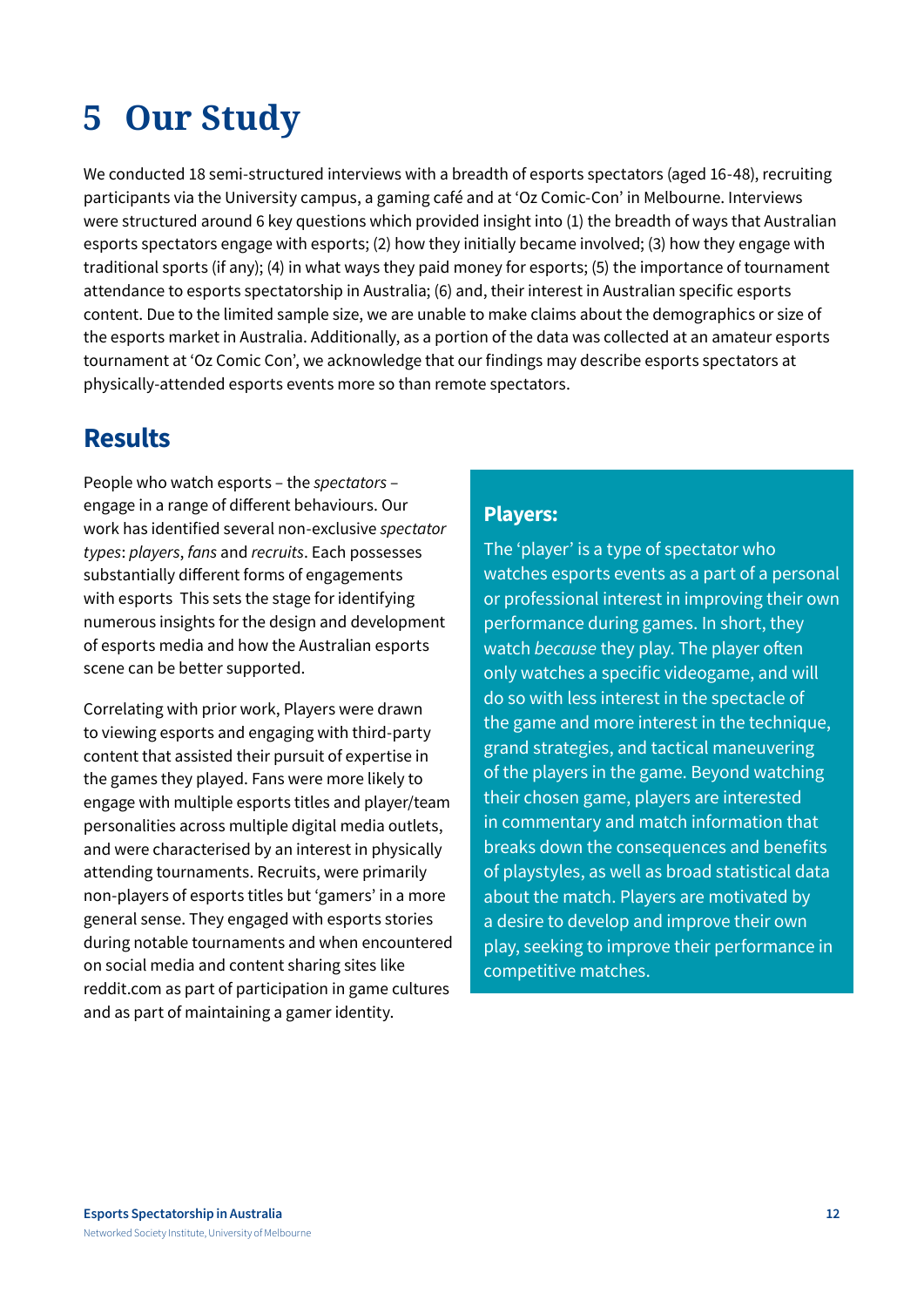#### **Fans:**

The 'fan' is spectator who is similar to the classic sports fan: they're interested in supporting a team across a range of different videogames. They watch roundups, highlights, and read commentary. They love attending events, and enjoy doing so as a community event. The goal for fans is following top-tier players and teams across events, rather than hoping for any kind of personal improvement in their gaming skills.

We can see from the findings in the *Digital Australia*  Report 2018 (Brand et al, 2017)<sup>3</sup> that approximately 33% of active videogame players watched esports in 2017. Of these, 52% watch to learn strategies, and 10% watch as part of following an esports team. In our categorisation, this would indicate that approximately one in two of all Australian esports spectators are 'players', and one in ten are 'fans'. As noted in Appendix A, there is a significant array of esports clubs and societies on university campuses across Australia, and these are likely to be significant stakeholders in building and maintaining the esports industry in Australia in the coming years.

What is clear from this preliminary study and our prior work is that while the amateur play of esports games drives engagement, ongoing esports spectatorship and engagement (online and at physical tournaments) is intertwined with broader video game culture and esports fans consider esports part of their everyday gaming practices. Our recruitment at, and observations of, an amateur esports tournament at 'Oz Comic Con' in Melbourne on 12/06/16 saw considerable enthusiasm and support from the community of engaged 'gamers' present. Considering 67% of Australians play videogames (Brand et al. 2017), the way esports is increasingly becoming part of video game engagement reflects the enormous potential growth for esports in Australia.

#### **Recruits:**

As with traditional sports, not everyone who watches sports necessarily plays the games. The 'recruit' spectator is interested in games generally, and often plays digital games, but unlike the player they rarely actual play any esports titles. Like the fan, the recruit is very interested in esports as a viewed event, but much less interested in specific teams, and is more interested in the overall event and the media roundup of play. Recruits attend and watch esports events and viewing as part of participation in 'gamer cultures' and as part of maintaining a gamer identity.

 $^3$  The report indicates that 67% of Australians play video games for an average of 89 minutes per day, with an average age of 34 and 46:55 F/M breakdown.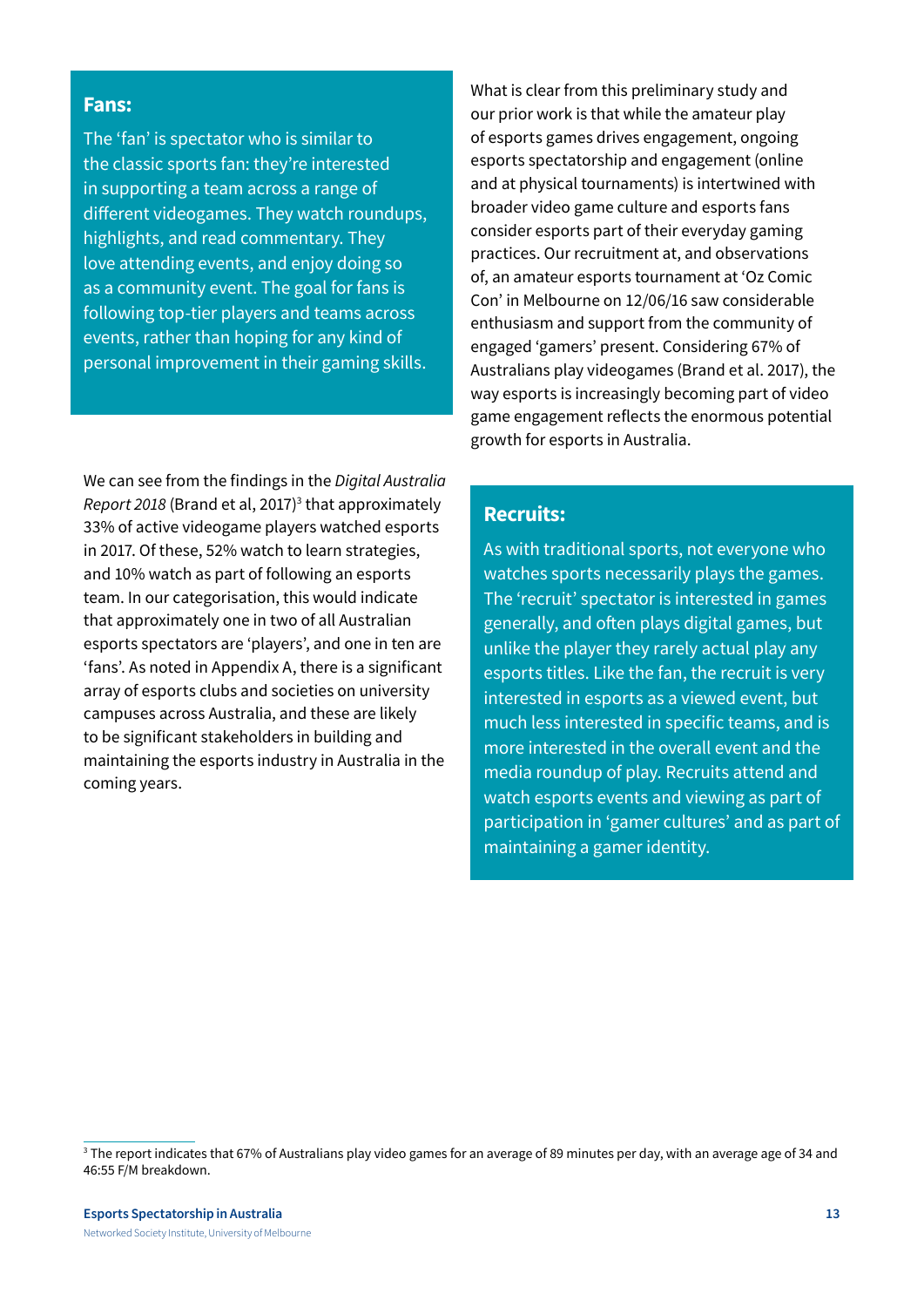## <span id="page-13-0"></span>**On Engaging with Esports**

*Player* engagement with esports media is often driven by the 'metagame' and the way digital games are frequently 'patched' by the developer. In this usage, the 'metagame' refers to what tactics and styles of play are currently popular (Carter, Gibbs and Harrop, 2012). Competitive play – particularly team-based – requires an understanding of the metagame to optimise team selection of characters with different abilities, and to better anticipate team strategies and play accordingly. P1 (24/M)4 noted that "*keeping up with the metagame*" and "*trying to understand how changes would change the way I have to play*" drove them to third-party sites to engage with esports content.

The video game live-streaming platform '*Twitch.tv*' is the dominant medium on which live esports spectatorship occurs, with all but one participant having used Twitch at some stage. Engagement of this type is thus typically at home in the domestic environment via PCs or mobile devices. Of note in this regard is the fact that participants would often not differentiate between watching competitive esports tournaments and watching competitive esports players while they practice, educate, entertain and interact with fans to build a fan base. Looking for top-streamers by games was often the method cited for this type of engagement.

For *Players*, such practices are opportunities to learn how to improve their play, while *Fans* utilize such streams to follow, support and learn about different competitors. As noted by prior work that has studied esports players, it is through practices like these that competitors are required to be not only highly highly-skilled at the game, but also skilled at entertainment. *Recruit*-spectators were less likely to engage with live-content at home, generally because it was often not pitched at their level of knowledge.

Video-on-demand (VOD) content via sites like YouTube was also a highly prevalent form of engaging with esports. *Players*, sought out VOD content that highlighted specific expert play or curated highlights of large tournaments that they do not have time to watch. This is a different genre of VOD content to the VOD content engaged with by *Fans*, who were drawn more to live content for the shared, social experiences – and *Recruits* – who sought out VOD content specifically targeted to outsiders with lesser understanding of the game mechanics, drama and content. As esports increasingly expands to multiple tournaments across an expanding number of games, such time-saving VOD content may be a popular method of supporting engagement with Australian esports specifically, and introducing more spectators to the scene.

#### "The Oceanic region as a whole needs to improve, not only like, player and viewer base, but needs to be taken more seriously"

**P12 (19/M) – Amateur Esports Competitor**

Beyond watching esports matches, spectators (primarily *Fans)* engaged with esports through following teams, players, esports competitions through news sites and social media (primarily Twitter and Facebook) "*to stay in the loop*" (P14, 27M). It is our impression that *Fan*-spectators routinely and regularly engage with a wider variety of esports content than *Player*-spectators. A common criticism

of existing esports media made by our participants was that they currently "*only learn about teams when they arrive at the tournament, you don't know their backstory"* (P2/23F). This can often render tournament finals uninteresting if the better-known teams are eliminated. By seeking out information about players and tournaments *Fans* are working to build allegiances and relationships with esports players that better contextualise and inform their spectator experience of live-tournaments.

<sup>4</sup>Interviewees are referred to by a unique identifier (P1-P18), their age and their self-reported gender.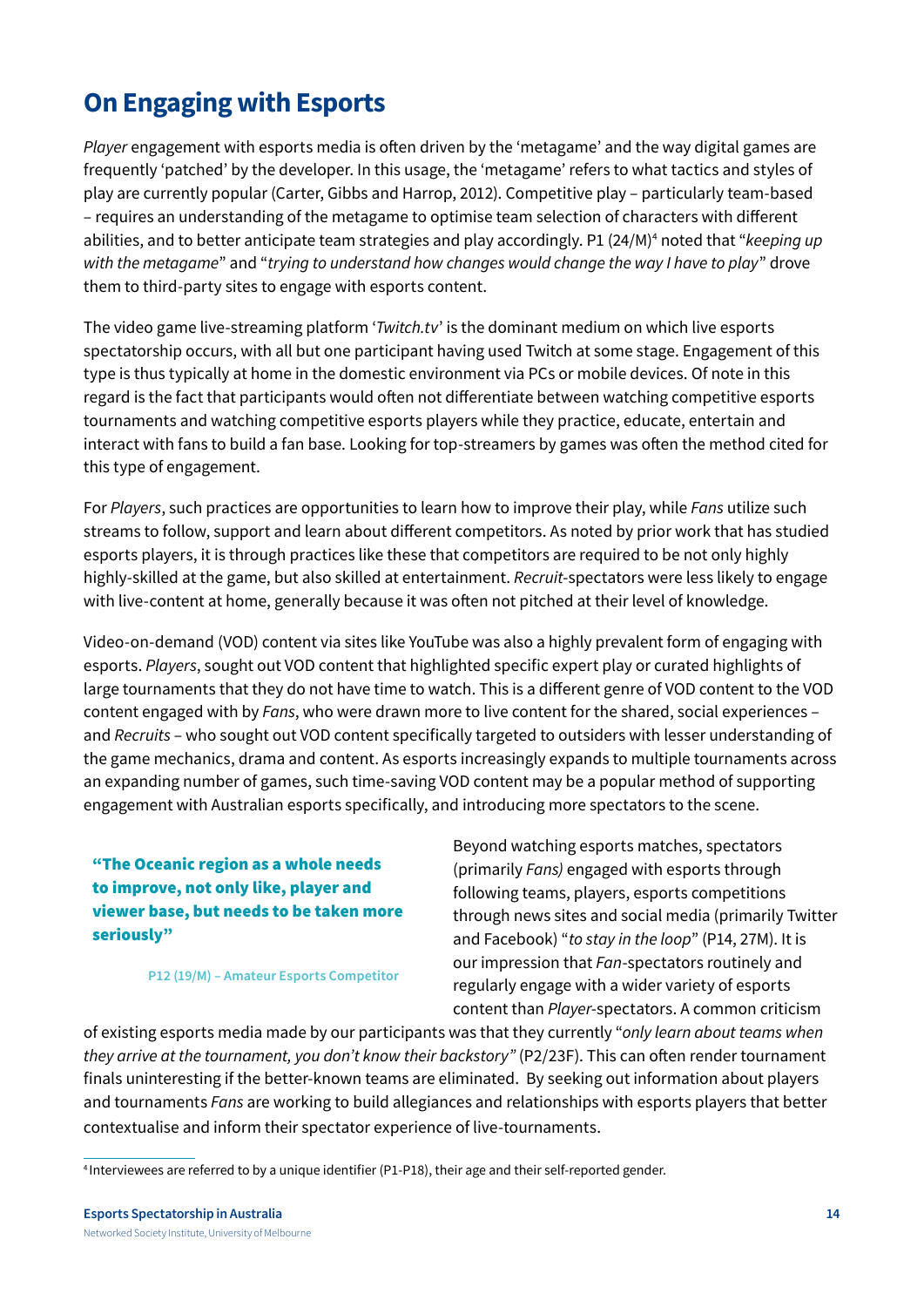## <span id="page-14-0"></span>**On Becoming Involved with Esports**

Our study found that the amateur play of esports games drives initial engagement. People – specifically Players – mostly engage with esports as a result of their engagement with that specific game. However, our observations of an amateur BGA e-Sports<sup>5</sup> tournament during 'Oz Comic Con' highlighted the manner in which video-game and 'geek cultures' overlap with esports culture, reflecting a different route for engagement with esports and interestingly, where the spectator does not necessarily play the game they are engaged with. We found that Fans had often become involved with esports via their engagement with broader gaming culture, as opposed to coming into esports through a specific game title. That is, participating in esports fandom may be an opportunity for people to perform their identity as invested game-players beyond having knowledge of specific game titles or being able to demonstrate expertise

at gaming. Through this understanding of their involvement in and engagement with esports, we can identify the importance to this spectator-type of physical and collective events in supporting shared social experiences. In addition, we also noted the importance of the presence of esports at events like 'Oz Comic Con' and 'PAX Australia'.6 PAX Australia is a large gaming convention in held annually in Melbourne and it was cited by several participants as their first exposure to esports.

Reflecting esports spectators existing monetary engagement, Twitch.TV streamer 'Grossie\_Gore' received donations of £106,033 from just 160,000 followers in 2015.

**(Karhulahti, 2016)**

Considering the ubiquity of video-gaming in Australia (84% of 15-34-year-olds), we would then also argue that broader mainstream exposure of esports will significantly increase the raw number of esports spectators in Australia. While further research on this is warranted, several *Fans* reflected on the importance explaining to people how esports is more than just televised play, but "*doing something at a level that's at a high level skill set… abilities which you as a normal person cannot do*" (P7, 30M) and "*you have to be a professional and good at the game…it takes skill just like a boxing match does"* (P5, 27M). This professionalization of gaming practices is engaging to people who play video games, even if they don't play the specific title being played. This is bolstered by the similarities between games within esports genres (e.g., the popular CS:GO is in the FPS genre, and play can be vicariously enjoyed by spectators familiar with any game in that genre, such as Call of Duty, Battlefield, Halo, and so forth). Thus, while the play of esports titles currently drives engagement, its exponential growth in EU and US markets is based on its growing exposure to the established video-gaming market.

<sup>5</sup> BGA esports is a Melbourne-based company that aims to bring amateur esports tournaments to events within Australia. This tournament was their first, with a \$5,000 prize.

 $^{\rm 6}$  Originally known as the Penny Arcade Expo, PAX is to a series of annual gaming culture festivals held in cities through the USA and in Melbourne, Australia.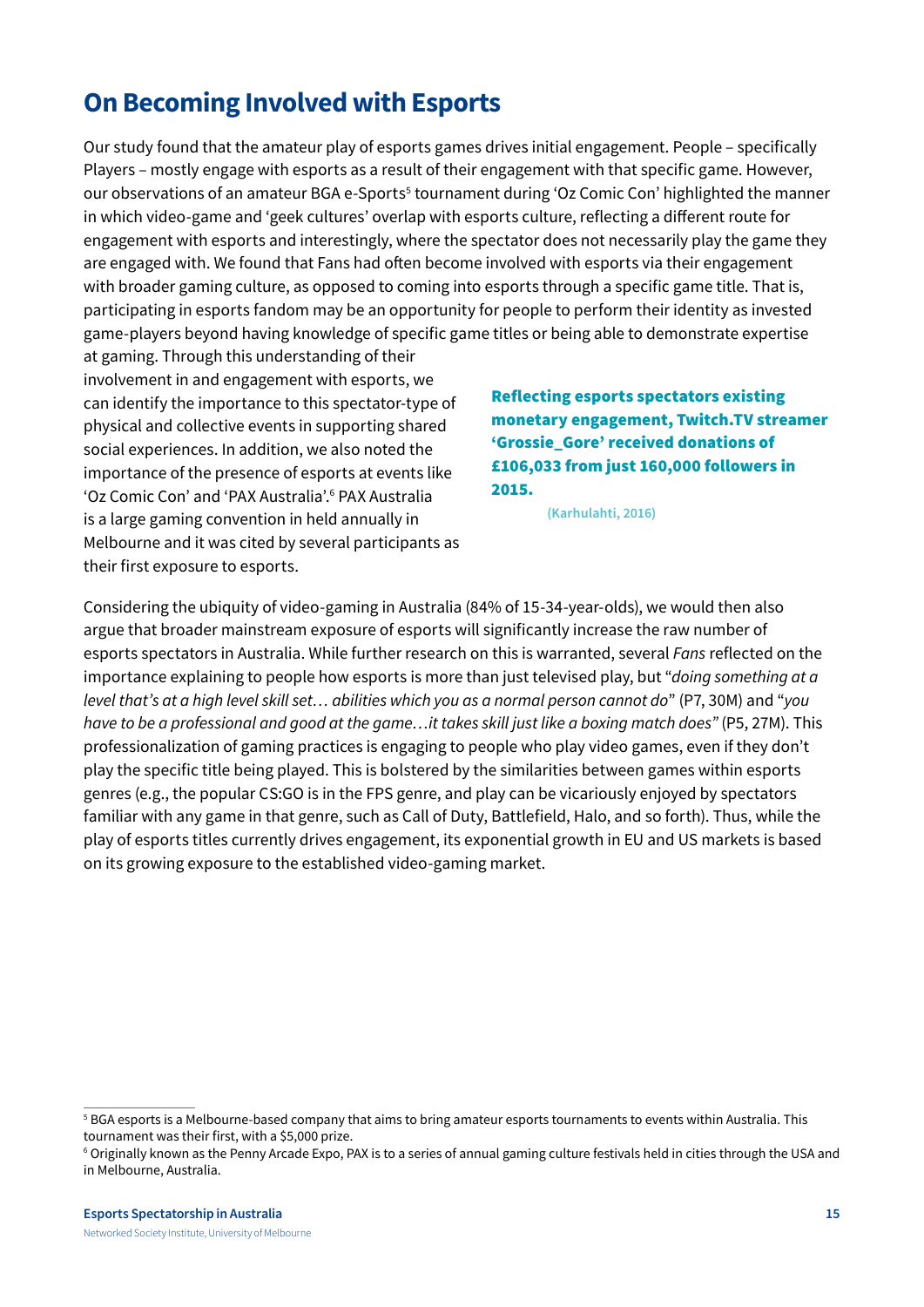## <span id="page-15-0"></span>**On Monetary Engagement with Esports**

Participants indicated a variety of ways they currently spend money around their engagement with esports, as well as having generally positive attitudes towards subscription-based premium services that tailored to their specific needs, and as an opportunity to support Australian esports.

None of the spectators in our limited sample paid for the Twitch's premium service, Twitch Prime (an \$8.99 service) or donated money to streamers. This latter practice has emerged as a significant income stream for esports personalities. In February 2016, popular UK-based League of Legends streamer 'Grossie\_ Gore'7 , revealed his total donations had reached £106,033 in 12 months (Karhulahti, 2016). The increased exposure of Australian streamers via local tournaments, or Australian content-specific sites, may be a significant way for Australian-based esports players to gain followers to help support professionalisation. The significant conversion rate (£106,033 from roughly 160,000 followers) for a popular esports streamer indicates the potential for monetary engagement *player-spectators* are willing to have with esports.

We raised the idea of an Australian-specific esports site, and the notion of paying for such content. Participants commented on engagement as thresholds for paying for content; "*I think if there was engagement from the website owners with the people and they could do responses to people that would be interesting or run you through something, maybe tips and techniques kind of videos. It would have to be engagement with the participants and the players, the sportspeople themselves*" (P8, 32M), corresponding with the types of engagement that esports players are already facilitating via *Twitch.TV* streams. *Fans* cited the importance of such a site engaging with more than one title, "*if it was broader and had a few different genres*" (P5, 27M), and also (if being a broadcaster) having engaging commentators. The majority of our participants acknowledged the fact that the Australian-scene was small in comparison to the rest of the world, and a common theme was an interest in supporting the development of Australian esports in anyway, including subscriptions to streaming services and dedicated Australian content sites.

Other means of monetary engagement included investing in the computer hardware required to play and watch esports ("*I've put money into my own specs and like my keyboard, my mice, and my chair, like \$900 all up*"), the cost of attending tournaments (a 3-day pass to PAX Australia costs \$180), the cost of premium content in games (often being several hundred dollars), and paying to play in LAN café's (\$2-4 an hour).

<sup>7</sup> As of August 2018, Grossie\_Gore has around 350,000 followers on Twitch.TV, 16,000 subscribers on YouTube, 61,000 followers on Twitter (Socialblade.com, 2018).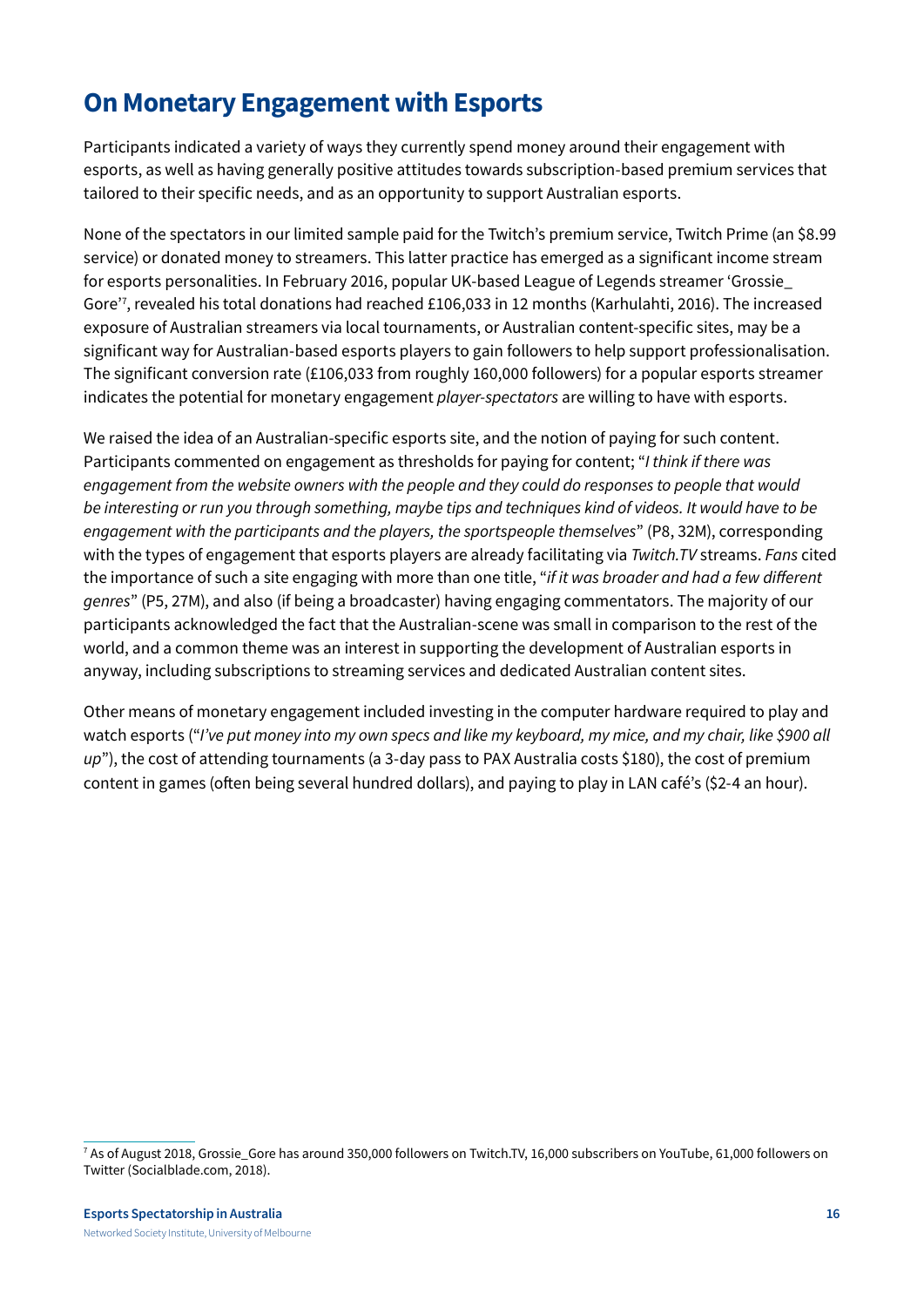## <span id="page-16-0"></span>**On Tournaments and Physical Events**

As part of broader video-game culture in Australia, esports provide social events and shared social experiences that are difficult to find in amateur play.

"I think the more it can get out there the better, because regardless of being online it's still a social thing and it's a way for people to connect and see other people with similar interests"

**P15 (23F), on the sociality of esports**

Physical esports gatherings such as tournaments were identified as being important for *Fans* who were interested in shared social experiences. Several *Fans* identified their attendance at physical tournaments as an important trigger for their growing interest in esports. As a spectacle, many would attend a large esports tournament if possible, drawn to the idea of 100,000+ esports

stadium events that occur internationally. Those who had attended physical esports events said that being part of a large crowd contributed greatly to their experience of the esports event.

*Players* generally indicated they would (or already have) attended a physical tournament, but were less enthusiastic about tournaments as social gatherings. However, they emphasised the importance of the competitiveness of players in attendance (and a scepticism about the quality of a local tournament). Amateur tournaments – such as those held at LAN Cafés with ~\$500-\$5,000 prizes were a popular idea with (or provoked interest from) *Player*-type spectators, but less-so with *Fans*. Like local and amateur clubs for traditional sports, LAN Cafes are community hubs for video-game culture, and we saw high-familiarity with Melbourne's various esports friendly LAN Café's in our participants.

In contrast, *Recruits* were typically intimidated by the notion of attending an esports-only tournament, related to assumptions that they would not understand what is going on, and the perceived hostility of gamer cultures. All spectator-types attended larger gamer gatherings (primarily PAX Australia in this study) reflecting opportunities to engage different spectator-types, and encourage *Recruits* and *Players* to become the more engaged esports *Fan* spectator.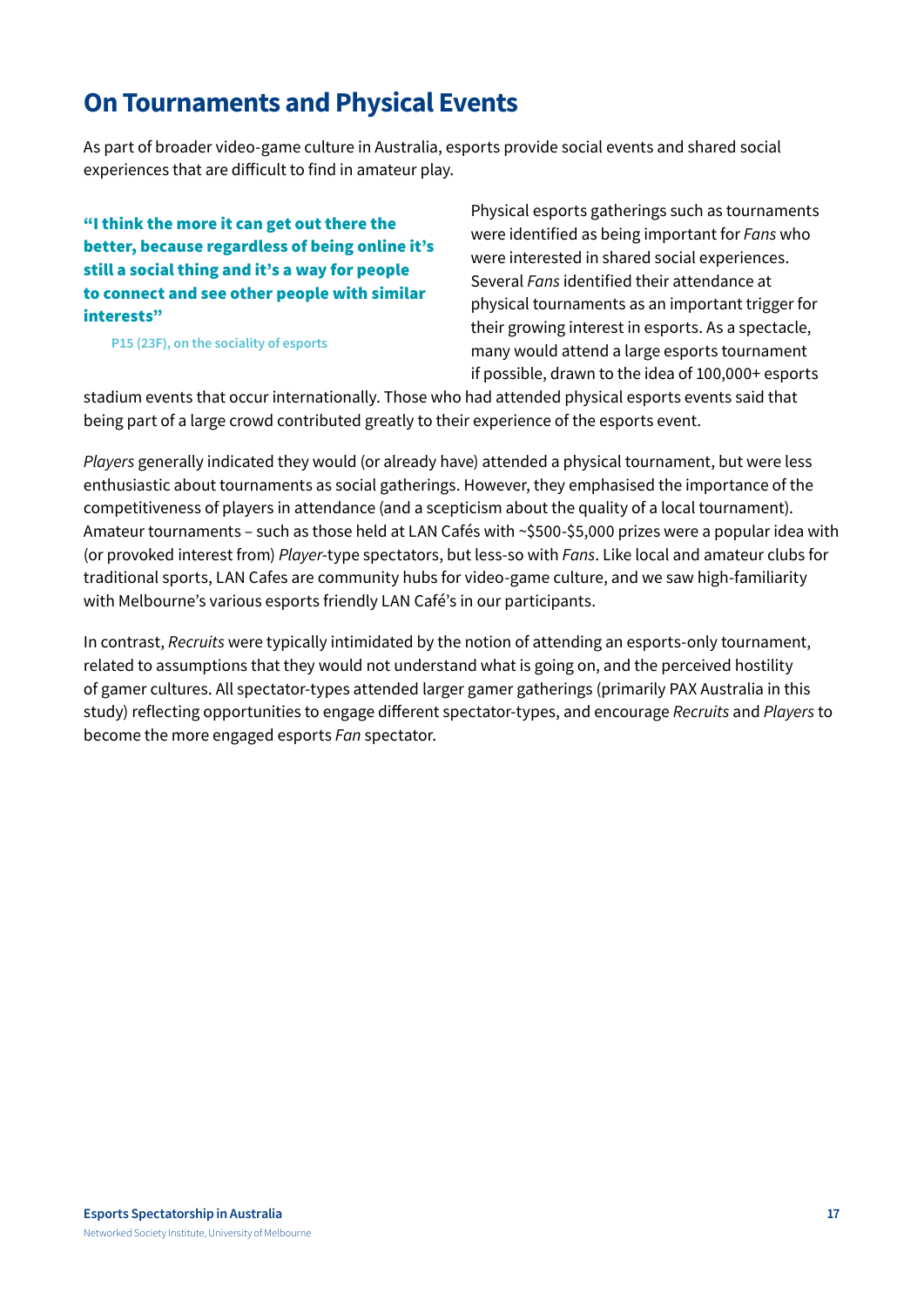### <span id="page-17-0"></span>**Overwatch World Cup, Sydney 2017**

In 2017, a large esports tournament visited Australia for the first time. The Overwatch World Cup – Sydney Qualifiers (OWC Sydney), was held in The Star Event Centre towards the end of July, 2017. As its name suggests, the game played at event was Overwatch, a class-based team FPS developed by Blizzard Entertainment, who also hosted the tournament. While no official attendance figures for the event were released, the venue's website claims that it can hold around 800 people in the seating area in the configuration used for OWC Sydney (Event Centre, 2018). While an 800 person attendance figure is relatively modest compared to the 7000 of IEM Sydney earlier in 2017, it was not an unsubstantial event, with a prize pool of \$72,000 (USD). Additionally, the event was a qualifier for the series' finals which were held in California later in the year, in contrast to IEM Sydney which was the final of its series. While OWC will not return to Australia in 2018 (along with all other OWC 2017 host countries except the United States), Blizzard will host the season 2 final of their Overwatch Contenders series (a developmental series for aspiring esports professionals) in Melbourne during September as a part of the inaugural Melbourne Esports Open. Blizzard are also reportedly considering adding a team representing an Australian city to their franchise-based Overwatch League for its second season (Byrne, 2018). Overall, OWC Sydney demonstrates that not just major esports organisations are hosting events in Australia, even comparatively smaller international esports organisations like OWC see Australia as a viable esports market. Despite a relatively small amount of physically present spectators, its online viewership was many time larger. According to analytical service esports Charts (2017), OWC Sydney had a total overall peak of almost 320000 viewers, with roughly 76% of them from China. This furthermore demonstrates the international focus of OWC and similar events. While physically situated in distinct geographical locations, the wider audience outside those physically present of esports is resoundingly international.

| <b>OWC Sydney 2017 stats (Esports Charts, 2017)</b> |                    |  |  |
|-----------------------------------------------------|--------------------|--|--|
| Event length                                        | 4 days             |  |  |
| <b>Prize Pool</b>                                   | USD \$72,000       |  |  |
| <b>Physical attendees</b>                           | 7000               |  |  |
| Peak concurrent online views:                       | 319 thousand       |  |  |
| Total hours watched:                                | 1.1 million hours  |  |  |
| Average engagement:                                 | 3 hours 54 minutes |  |  |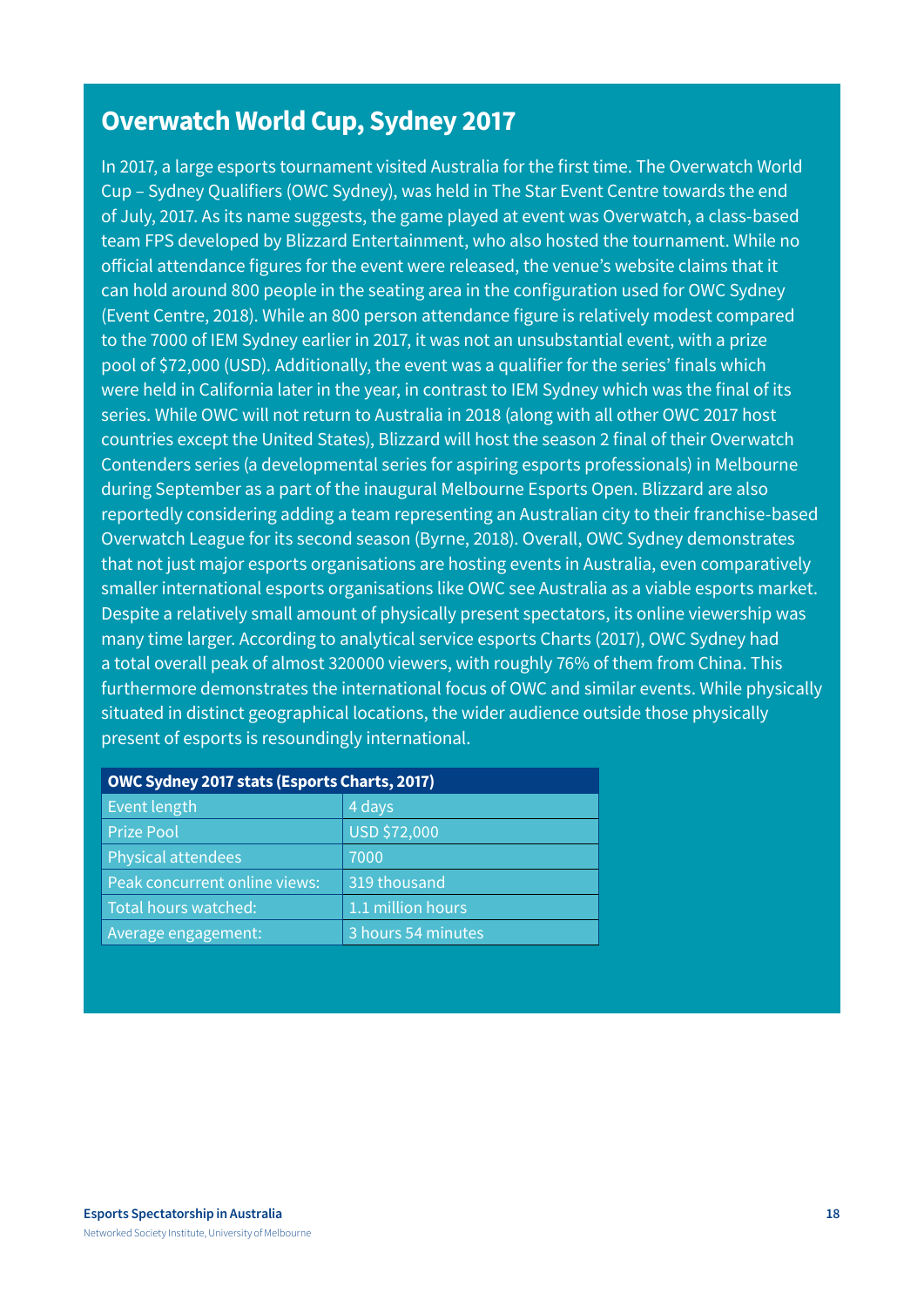## <span id="page-18-0"></span>**On Australian-Specific Esports Content**

Participants were generally in favour of Australian-specific esports content, and there were strong feelings that a hub for such content would significantly help the scene grow. Some *Player*-type spectators generally emphasised a concern around the skill-level of local teams, indicating a preference against *watching* Australian content if the Australian teams were not internationally competitive. This aligns with the interest of this spectator-type in harnessing esports spectating to inform their own play. However, several *Players* also expressed an enthusiasm for local amateur leagues and competitions, reflecting

an interest in esports as a space to enact and demonstrate their expertise, not just develop it. P13 (25M) specifically identified tournaments restricted to lower-ranked or local-only players as an opportunity to facilitate Australian players to compete, develop a fan-base and grow their skills, which would in turn help Australians become more competitive internationally.

#### "I feel like our commentators are really boring in some parts so I feel like we need to have more charismatic commentators."

**P14 (27M), on the importance of local commentators.**

*Fans* and *Recruits* were strongly interested in content that profiled the local scene – including amateur leagues that fed into international scenes – and facilitated the drama of the viewing experience (a finding in contrast to Hamari and Sjöblom's (2016) survey that profiled only highly-experienced esports spectators). P3, P6 and P14 all expressed a desire for content commentated by Australians, including international matches. Commentators were identified by many as being key to the viewing experience. Participants not currently engaged with esports voiced significant enthusiasm for Australian-specific content which was seen to be "*more relevant*" and "*more approachable*". In both spectator-types, there was a clear interest in understanding the human-stories around esports (including rivalries, team backgrounds, and under-dog stories) and a feeling that this was missing in existing esports coverage. For *Recruits* this is likely exacerbated by teams constantly changing their names and players.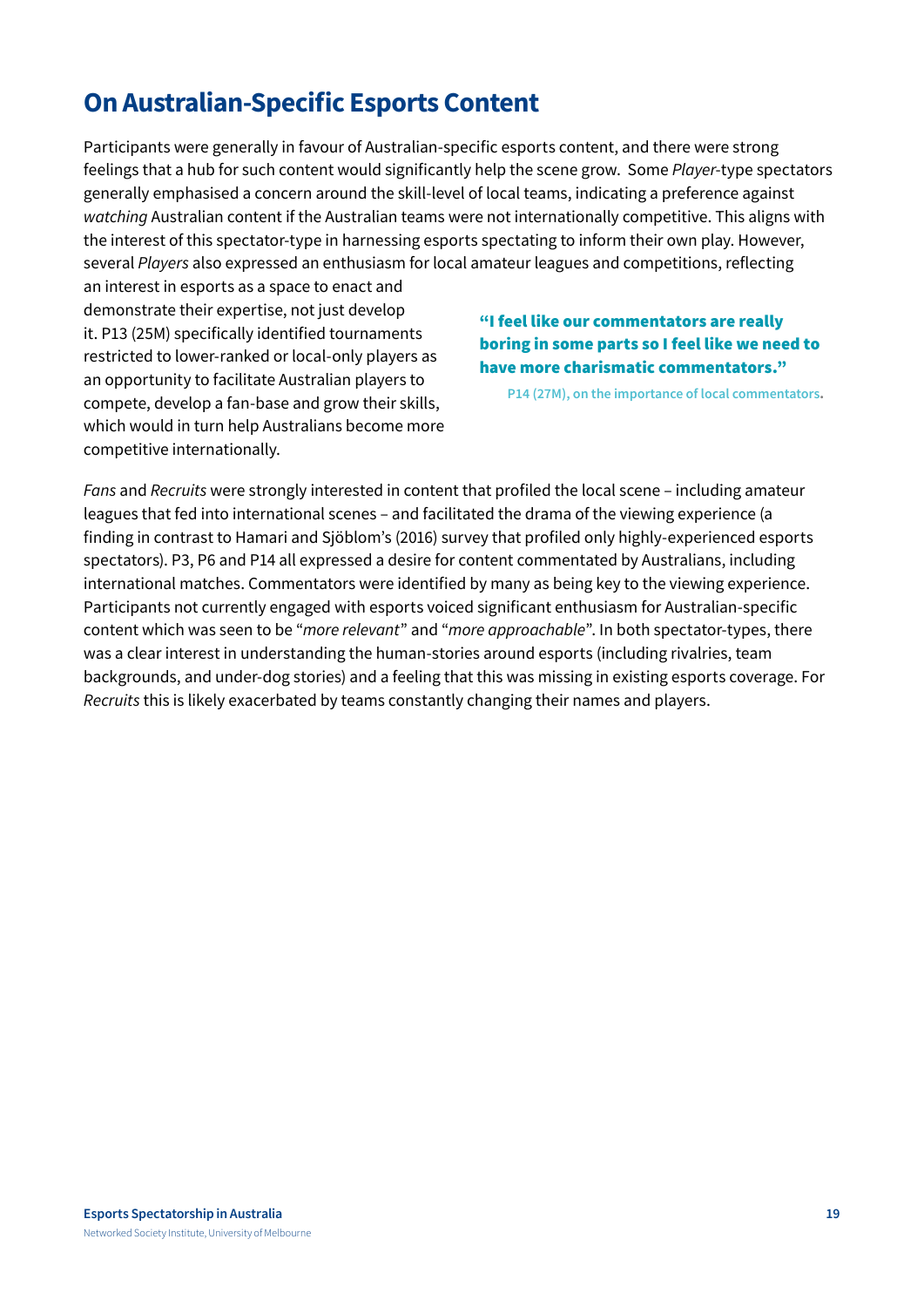# <span id="page-19-0"></span>**6 2018 Developments**

2018 has seen some notable changes to the Australian esports landscape that began to develop towards the end of 2017. The first notable development is the growing association of Australian esports teams with physical locations, as opposed to previously being effectively placeless. In this sense Australian esports is growing to more resemble conventional spectator sports. This phenomenon is not unique to Australia and seems to be mirroring movements towards more conventional league and team structuring within the international esports industry. The most prominent example of this in Australia is the Gfinity Elite Series, a newly created esports league featuring 7 teams representing and based in Australian cities. Unlike some existing teams based in a specific Australian city, all teams in the Gfinity Elite Series reference their associated city in their team name much like teams in conventional sports leagues would. On the international stage, Blizzard Entertainment's new Overwatch League similarly features franchised teams representing major cities across the USA, the UK, China and South Korea. In building a league based around a geographically localised franchise team format, owners are reportedly expecting greater opportunities for merchandising and ticket selling afforded by this traditional format used in conventional sports leagues (Heitner, 2017; Ashton, 2017).

The Australian development has coincided with the recent acquisition of numerous esports teams by Australian sports clubs and companies, particularly the AFL. For example, two teams in the Oceanic Pro League were each acquired by the Adelaide Crows and the Essendon Bombers, who have since provided the teams with access to the clubs' facilities and resources (Essendon Football Club, 2017; Adelaide Football Club, 2017). In the Essendon Bombers' case, their acquired esports team was rebranded with the club's own branding, now named "The Bombers" but omitting any explicit reference to "Essendon". The Collingwood Magpies and the Geelong Cats are also reportedly interested entering the esports market through a similar process of acquiring and rebranding an existing Australian esports team (Colangelo, 2017). While not as apparent as the city-based branding of teams in the Gfinity Elite Series, the acquisition and rebranding of teams in the Oceanic Pro League by AFL clubs demonstrates a shift towards a clubbased franchises in the Australian esports landscape, especially as traditional sports companies begin to hold larger stakes in the scene.

While not directly acquiring teams, a growing number of Australia sporting businesses and institutions are beginning to support and form partnerships with existing Australian esports teams. Among these cases is the Sydney Cricket Ground, which has offered to house *OPL* team Dire Wolves in their newly formed "Esports High Performance Centre" (Sydney Cricket Ground, 2017). The Australian Esports Association (AEA) was formed in 2013 to "*lead a collaborative industry wide movement for the growth of esports through advocacy, representation, promotion, regulation and engagement of esports in Australia*" with the aim of getting formal recognition of esports by the Australian Sports Commission (AESA, n.d.). The Esports Games Association Australia (EGAA) formed in 2017. The aims of the EGAA are to "*to set and improve standards for the whole industry to help advance the Australian esports scene*" (EGAA, n.d.). While standardization and regulation of the esports industry in Australia appears to be an important part of the agenda of these organizations both have very limited enforcement, standardisation and regulatory power at this time.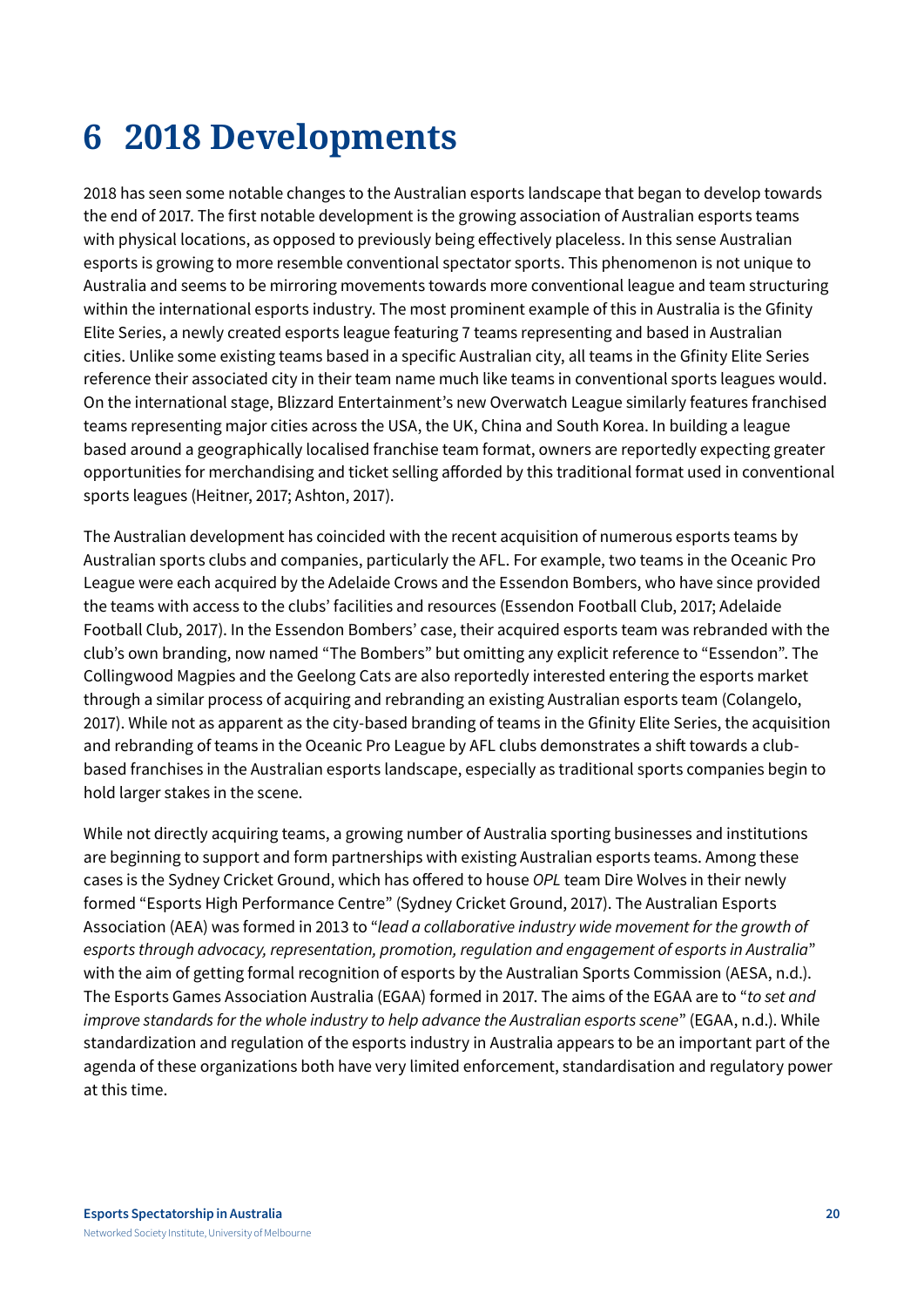### <span id="page-20-0"></span>**Intel Extreme Masters (IEM), 2017**

2017 saw numerous international esports organisations host esports events in Australia for the first time. Perhaps the most notable was ESL's Intel Extreme Masters (IEM) series, who hosted the finals of their international circuit at the Qudos Bank Arena in Sydney's Olympic Park around the beginning of May. IEM Sydney was a Counter Strike: Global Offensive (CS:GO) tournament featuring a range of well-known international esports teams. IEM hosts a variety of international esports tournaments in multiple countries, designed initially as a way for ESL to expand outside Europe in 2006. The annual IEM Championships in Katowice, Poland has consistently held the record as the largest esports event in the world. According to IEM (2017), the 2017 championships drew a total of 173,000 physical spectators. While no Australian teams made the play-offs at IEM Sydney, roughly 7,000 spectators attended each day of the event to watch the spectacle of world-class esports teams play against each other for the \$250,000 (USD) prize pool. IEM Sydney broke the record for the largest Australian esports event and stands as landmark event in Australian esports history, opening the door for more esports events by international organisations in Australia and the Oceanic region. IEM returned to Sydney in May, 2018, reportedly drawing 18,000 attendees (Rutledge, 2018). Based on interviews with spectators at IEM Sydney and another 2017 esports event in Sydney, there were four main motivations for attending in person (Cumming, 2018). Firstly, attendees sought to be entertained by engaging in narratives that unfolded at and around the event and watching exciting play. Secondly, the events also served as an educational resource, with some attendees using the professional play on exhibition to improve or augment their own personal play and others using the event as an opportunity to learn about live esports events as an experience. Thirdly, the events offered a venue to socialise, both to reinforce existing relationships and to build new ones with like-minded individuals. Fourthly, some attended as a way to show active support for their favourite teams, players, or for the Australian esports scene as a whole.

| IEM Sydney 2017 stats (Esports Charts, 2018) |                     |  |  |
|----------------------------------------------|---------------------|--|--|
| Event length                                 | 6 days              |  |  |
| <b>Prize Pool</b>                            | USD \$250,000       |  |  |
| Physical attendees                           | 7000                |  |  |
| Peak concurrent online views:                | 1.3 million         |  |  |
| Total hours watched:                         | 16.6 million hours  |  |  |
| Average engagement:                          | 12 hours 48 minutes |  |  |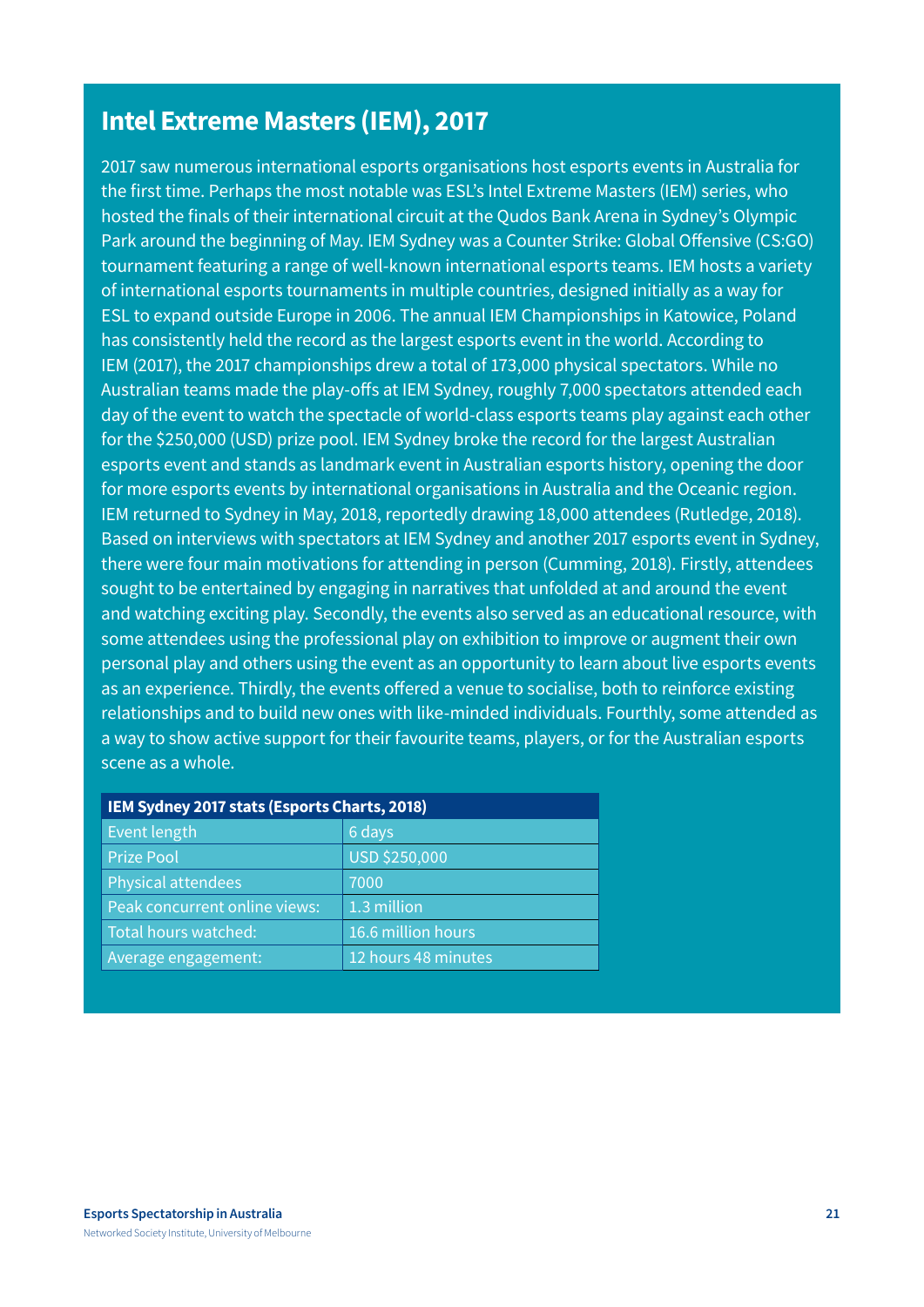## <span id="page-21-0"></span>**New Developments in Australian Esports**

2018 also heralds the return of some major esports events that were held in Australia for the first time in 2017. Namely, the Intel Extreme Masters returned to Sydney in early May, almost a year after the inaugural IEM Sydney 2017. IEM Sydney 2018 was held over 3 days and reportedly drew 18,000 attendees (Rutledge, 2018). This return by IEM to Australia signals a sustained interest in Australia as an esports market by international esports companies after the initial influx of esports events in 2017. Based on this developing interest, Australia seems positioned to grow as an esports capital within the Oceanic region. Other large international esports events hosting events in Australia this year include the Oceanic Open Series, a qualifier of the Rocket League Champion Series with a prize pool of \$15,000, the Hearthstone Championship Tour and the PUBG ZIMO Australia Invitational 2018.

Local interest in Australian esports development has been notably expressed through the Melbourne Esports Open. The event, set to take place on the first weekend of September 2018, will be held at in the Melbourne and Olympic Parks precinct, including the Rod Laver Arena and Margaret Court Arenas. Visit Victoria "partnered up" with TEG Live and ESL, the largest independent international esports company, to organize the event (Premier of Victoria, 2018). The Open will feature *The Overwatch Contenders Australia* Season 2 finals, *The League of Legends Oceanic Pro League* finals and the *High School Esports League Victorian League of Legends* state final. The Open with also feature a series of open tournaments for *Minecraft* (2011), *Overwatch* (2016) and *Forza Motorsport 7* (2017) that ticket holders can enter and compete in for prizes. The partnership has committed to hold the event annually until 2022, hoping to draw spectators from interstate and overseas and establish Melbourne as "Australia's Home of eSport" (Premier of Victoria, 2018). The Victorian government predicts an attendance of 10,000 people at each day of the event. Along with existing and upcoming Australian esports leagues such as the Oceanic Pro League and the Gfinity Elite Series, 2018 has seen the Australian esports scene mature, establishing itself further through support by local and international stakeholders.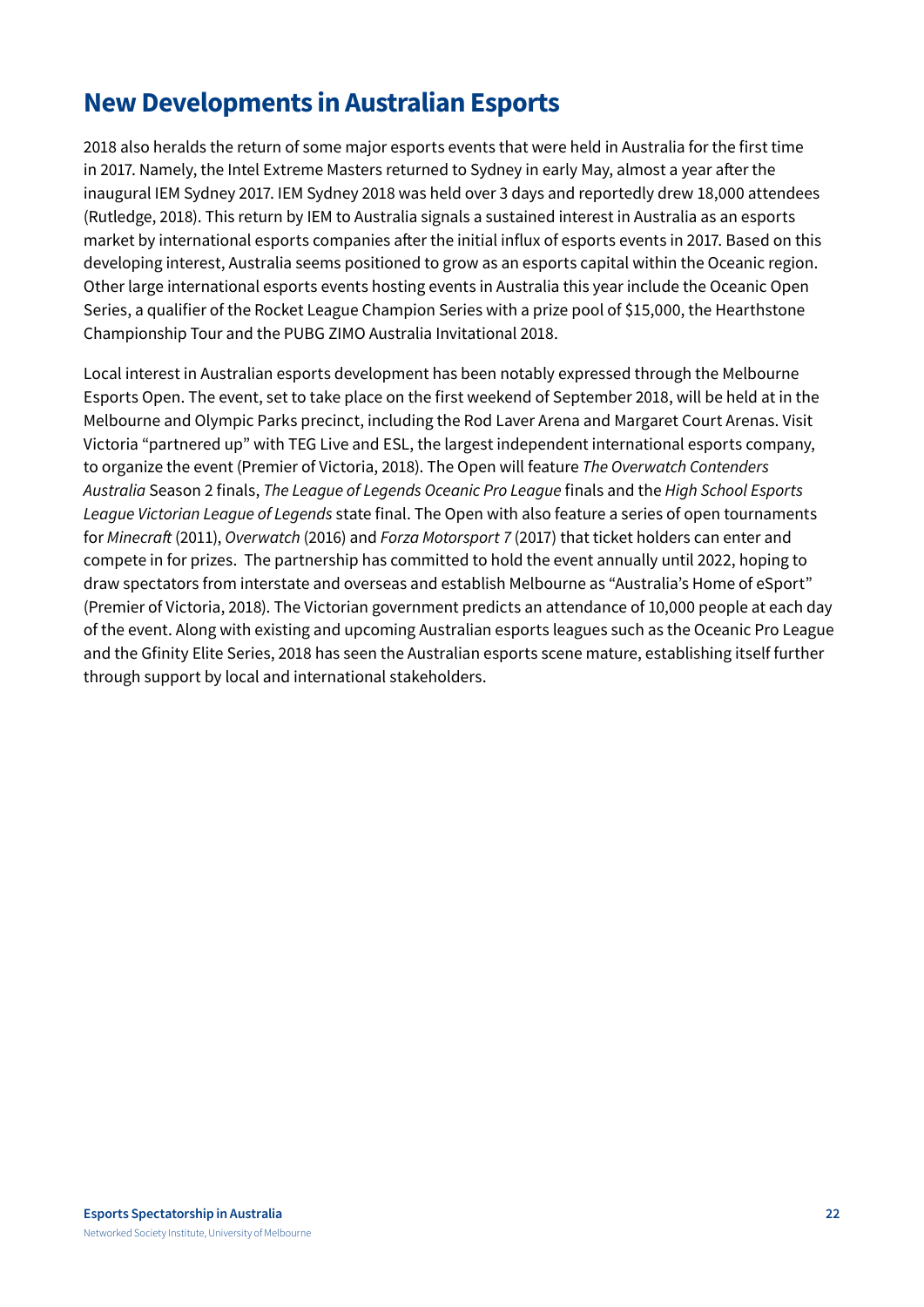# <span id="page-22-0"></span>**Authors**

**Marcus Carter** is a Sydney Research Accelerator (SOAR) Fellow and Lecturer in Digital Cultures in the Department of Media and Communications at The University of Sydney. His research focuses on the social, persuasive and educational dimensions of gameplay. He has published extensively on a wide range of games, including *EVE Online, Minecraft, DayZ, Candy Crush Saga, Warhammer 40,000* and television's *Survivor*. Recently, he edited the book, *Internet Spaceships Are Serious Business: An EVE Online Reader*, for the University of Minnesota Press. He was previously *President of the Digital Games Research Association of Australia* (2016-2018).

David Cumming is a PhD candidate in the Interaction Design Lab at the School of Computing and Information Systems, the University of Melbourne. His PhD research focuses on the spectatorship of esports and the factors influencing esports consumption. His work has been recently published and presented at the *Digital Games Research Association International Conference (DIGRA) 2018* in Turin, Italy. He comes from a media studies and journalism background, having previously studied at *Curtin University*.

Robbie Fordyce is a Research Fellow in the Networked Society Institute at the University of Melbourne, and a Research Associate at Swinburne University of Technology. His research focuses a praxis-based media theory with interests in 3D printing, video games, globalization, and activism, often through the lens of post-autonomist Marxist thought. His work has been published in ephemera, *Games and Culture*, *The Fibreculture Journal*, and *The Journal of Peer Production*.

Martin Gibbs is an Associate Professor in the School of Computing and Information Systems, the University of Melbourne. His research interests lie at the intersection of Science Technology Studies (STS) and Human Computer Interaction (HCI). Current projects include: *Media Ecologies of the H*ome; *Digital Commemoration*; and *Esports Spectatorship*. He was program co-chair for the *Digital Games Research Association International Conference (DIGRA)* in 2017 and 2018. His recent co-authored book, *Death and Digital Media*, was published by Routledge in 2018. He is currently working on an edited collection for Routledge, *Residues of Death*, and a co-authored book for Oxford University Press, *Digital Domesticities*.

**Emma Witkowski** is a Senior Lecturer in the School of Design and the co-director of the Playable Media Lab at RMIT University. As a socio-phenomenologically informed ethnographer, her research explores esports cultures as networked media sports, networked careers in digital games, research methods for networked play, livestreaming and LAN tournaments from grassroots to mega-LANs, and highperformance networked team practices. Emma teaches core games research courses within the RMIT Game Design program. She is a keynote speaker for *DiGRA China* in 2018 and has recently co-edited (with Torill Mortensen) a special edition for *MedieKultur* on *Media-ludic approaches: Critical reflections on games and research practice*. Her current research is with Essendon Football Club on esports ecosystems and multi-sports institutions. She is a board member of the Australian Esports Association.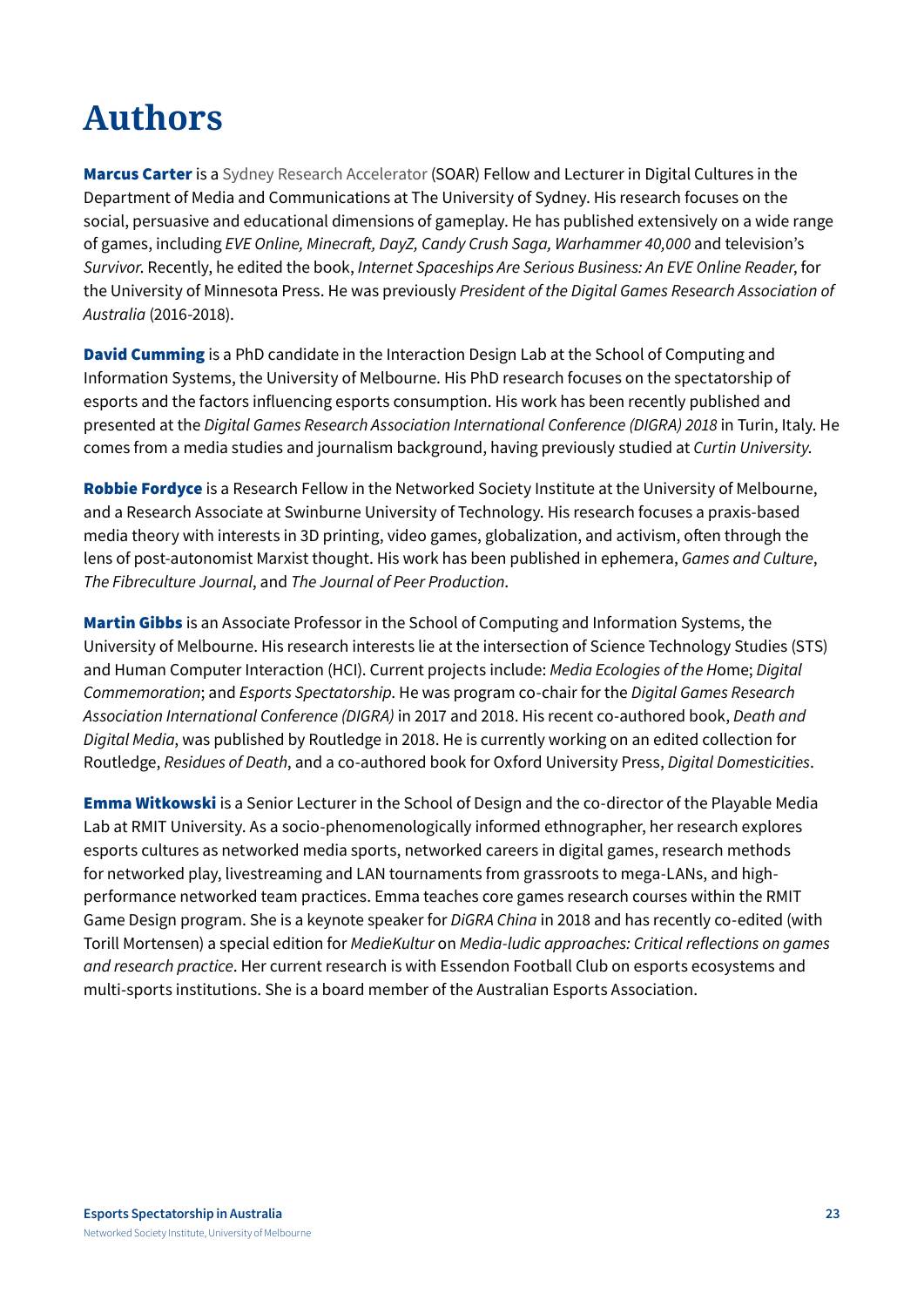# <span id="page-23-0"></span>**Appendix A: Table of esports viewership habits**

In our table below, we provide details on the size of a range of the most popular esports events from 2014 to early 2018. Our methodology for gathering this data has varied, as a range of professional data capture services have emerged during the latter part of this project. As is visible from the data, different games have wildly different viewership rates, with Blizzard's *Hearthstone* game yet to break the million-viewer mark, while Tencent's purchase of Riot has led to League of Legends World Cup breaking the 100 million viewer mark in 2017, mainly due to 104.7 million unique viewers accessing the event from mainland China.

| Year | <b>Tournament</b>        | <b>Esport</b> | <b>Peak Concurrent</b>   | <b>Unique Viewers</b>   |
|------|--------------------------|---------------|--------------------------|-------------------------|
| 2016 | IEM World Championship   | Multiple      | 2,000,000                | $34,084,629 +$          |
|      |                          |               |                          |                         |
| 2018 | Asia Championships       | Dota 2        | 18,983,498               | ?                       |
| 2017 | The International        | Dota 2        | 10,935,730               | ?                       |
| 2017 | The Kiev Major           | Dota 2        | 5,249,343                | ?                       |
| 2016 | The Boston Major         | Dota 2        | 5,463,576                | $\overline{\cdot}$      |
| 2016 | The International        | Dota 2        | $\overline{\phantom{a}}$ | 142,811,479             |
| 2016 | The Manila Major         | Dota 2        | 3,500,000                | $\ddot{?}$              |
| 2016 | The Shanghai Major       | Dota 2        | 1,042,173                | $\overline{\cdot}$      |
| 2015 | The International        | Dota 2        | 4,606,264                | $\ddot{\cdot}$          |
| 2015 | <b>ESL One Frankfurt</b> | Dota 2        | 1,061,441                | $\overline{\cdot}$      |
| 2014 | The International        | Dota 2        | $2,000,000+$             | 20,000,000 +            |
|      |                          |               |                          |                         |
| 2018 | <b>ESL Pro Finals</b>    | CS:GO         | 121,581                  | $\overline{\cdot}$      |
| 2018 | <b>IEM Sydney</b>        | CS:GO         | 1,293,556                | 13,500,000              |
| 2018 | DreamHack Masters        | CS:GO         | 1,401,984                | $\overline{\mathbf{?}}$ |
| 2017 | <b>IEM Sydney</b>        | CS:GO         | 484,465                  | 8,000,000               |
| 2017 | <b>WESG</b>              | CS:GO         | 535,236                  | $\ddot{?}$              |
| 2016 | <b>MLG Columbus</b>      | CS:GO         | 1,600,000                | ?                       |
| 2015 | <b>ESL One Katowice</b>  | CS:GO         | 1,012,745                | 8,780,000               |
| 2015 | <b>ESL One Cologne</b>   | CS:GO         | 1,300,000                | 27,000,000              |
| 2015 | Dreamhack Cluj           | CS:GO         | 985,052                  | 25,090,864              |
|      |                          |               |                          |                         |
| 2017 | World Championship       | LoL           | 106,210,010              | $\ddot{\cdot}$          |
| 2016 | World Championship       | LoL           | 28,263,260               | 43,000,000              |
| 2015 | World Championship       | LoL           | 14,000,000               | 34,000,000              |
|      |                          |               |                          |                         |

### **Table 1: Global estimated user engagement with selected esports**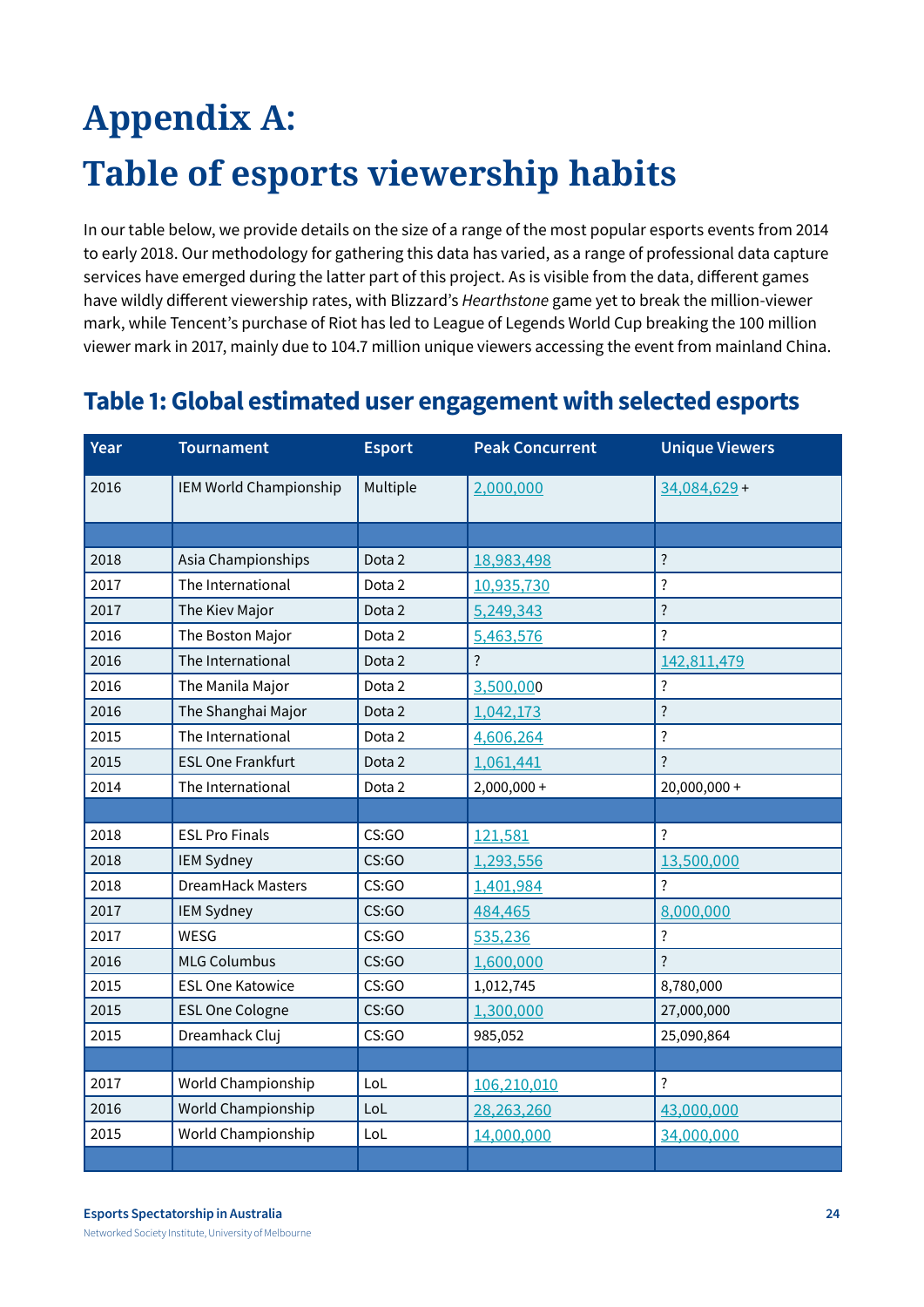| Year | <b>Tournament</b>                                   | <b>Esport</b>         | <b>Peak Concurrent</b> | <b>Unique Viewers</b>   |
|------|-----------------------------------------------------|-----------------------|------------------------|-------------------------|
| 2017 | Hearthstone World<br>Championship                   | <b>HS</b>             | 1,802,846              | ?                       |
| 2016 | <b>Hearthstone World</b><br>Championship            | <b>HS</b>             | 696,607                | $\ddot{\cdot}$          |
| 2015 | Hearthstone World<br>Championship                   | <b>HS</b>             | 200,000                | ?                       |
| 2014 | Hearthstone World<br>Championship                   | <b>HS</b>             | 132,000                | $\ddot{?}$              |
|      |                                                     |                       |                        |                         |
| 2018 | Overwatch League -<br>Inaugural Season: Playoffs    | <b>OW</b>             | 1,227,637              | $\ddot{\cdot}$          |
| 2018 | <b>Overwatch Contenders</b><br>2018 Season 2: Korea | <b>OW</b>             | 49,311                 | ?                       |
| 2017 | Overwatch World Cup                                 | <b>OW</b>             | 840,182                | $\ddot{\cdot}$          |
| 2016 | Overwatch World Cup                                 | <b>OW</b>             | 638,206                | $\overline{\cdot}$      |
|      |                                                     |                       |                        |                         |
| 2017 | <b>WGL Grand Finals</b>                             | <b>World of Tanks</b> | 197,682                | ?                       |
| 2015 | WoT World Championship                              | <b>World of Tanks</b> | ?                      | 2,600,000               |
|      |                                                     |                       |                        |                         |
| 2018 | <b>SMITE Masters 2018</b>                           | Smite                 | 103,431                | $\frac{2}{1}$           |
| 2017 | <b>SMITE World</b><br>Championship                  | Smite                 | 108,952                | $\overline{1}$          |
| 2016 | <b>SMITE Super Regionals</b><br>2016                | Smite                 | 24,422                 | $\overline{\mathbf{?}}$ |
| 2015 | Smite World<br>Championship                         | Smite                 | 1,000,000+             | 2,900,000               |
|      |                                                     |                       |                        |                         |
| 2018 | <b>PUBG Global Invitiational</b><br>2018            | <b>PUBG</b>           | 60,149,609             | $\overline{\mathbf{?}}$ |
| 2018 | PUBG ZIMO Australia<br>Invitational 2018            | <b>PUBG</b>           | 8,686                  | $\overline{\mathbf{?}}$ |
| 2017 | IEM Oakland PUBG<br>Invitational 2017               | <b>PUBG</b>           | 90,8012                | $\overline{\mathbf{?}}$ |
| 2017 | PandaTV PUBG League                                 | <b>PUBG</b>           | 1,935,423              | $\overline{\cdot}$      |
|      |                                                     |                       |                        |                         |
| 2018 | Fortnite Summer Skirmish                            | Fortnite              | 804,350                | $\overline{\mathbf{?}}$ |
| 2018 | Fortnite Celebrity Pro-Am                           | Fortnite              | 2,174,818              | $\overline{\mathbf{?}}$ |
|      |                                                     |                       |                        |                         |
| 2018 | RLCS Season 5 World<br>Championship                 | <b>RL</b>             | 171,771                | $\overline{\mathbf{?}}$ |
| 2018 | RLCS Season 4 World<br>Championship                 | RL                    | 184,739                | $\overline{\mathbf{?}}$ |
| 2017 | RLCS Season 3 World<br>Championship                 | RL                    | 206,252                | $\overline{\mathbf{?}}$ |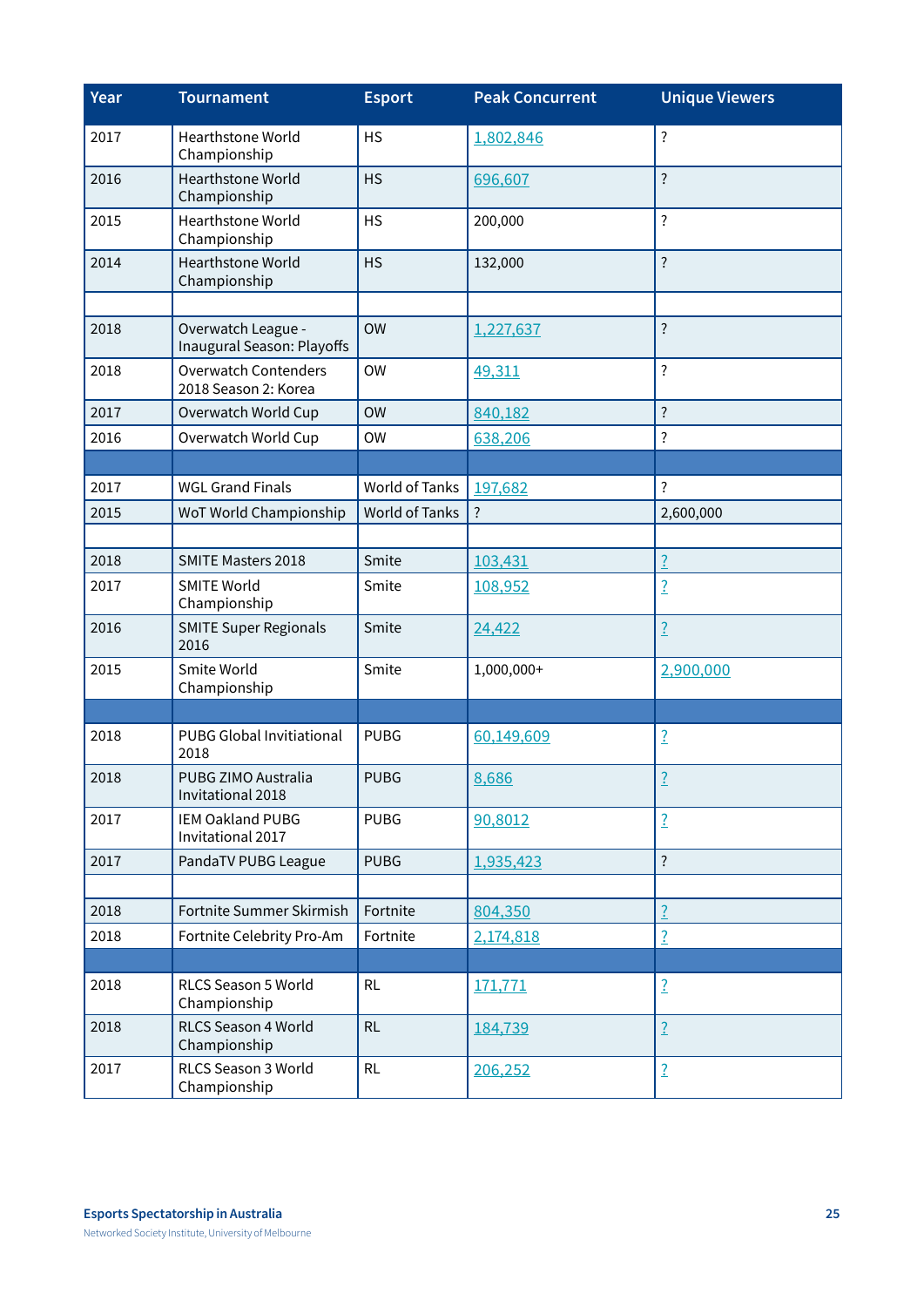#### **Table 1 Details**

Data has been drawn from across a wide range of competitions and represents less than 1% of major esports events over the last three years. Different event series have different viewership, marketing, prize, and engagement habits. We have drawn our data from different aggregation services, some of which ceased operations in 2016 and 2017, with others starting in 2017. Data availability is contingent on the reporting by events, game publishers, and streaming platforms. In a number of cases these data are not available, and reliable estimates cannot be established.

**Data limitations:** *Granular information about HS and LoL is limited due to proprietary data controls.* **Esport acronyms:** *CS:GO – Counter-Strike: Global Offensive; LoL – League of Legends; HS – Hearthstone; OW - Overwatch; PUBG – PlayerUnknown's Battlegrounds; RL – Rocket League*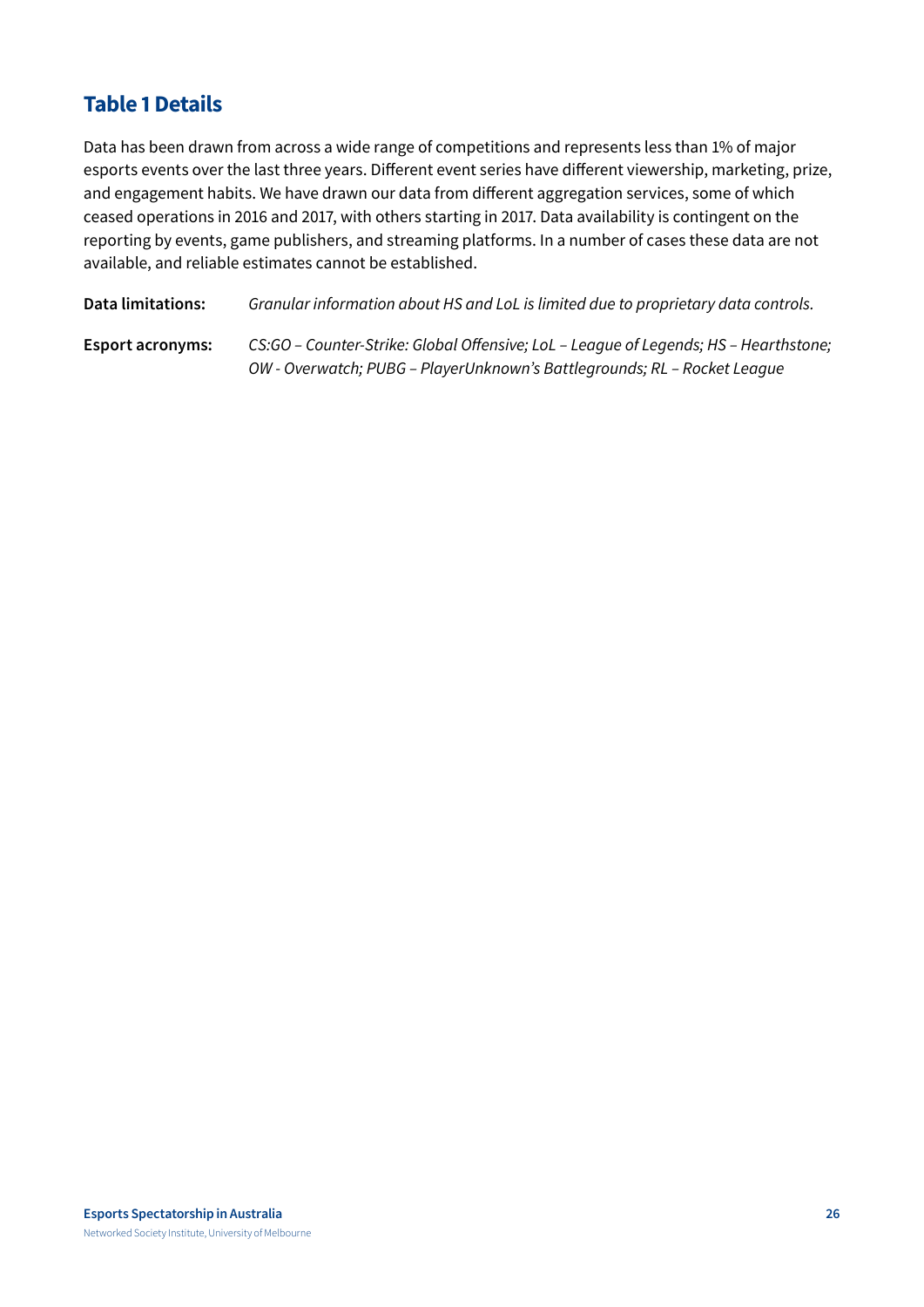# <span id="page-26-0"></span>**Appendix B:**

# **Australian University esports Clubs, 2017**

### **Victoria**

| <b>University</b>            | <b>Name</b>                                                   | <b>Officially</b><br><b>Affiliated</b> |
|------------------------------|---------------------------------------------------------------|----------------------------------------|
| Deakin University            | Deakin esports Society [1]                                    | Yes                                    |
| <b>Federation University</b> | N/A                                                           |                                        |
| La Trobe University          | La Trobe University Competitive<br><b>Online Game Society</b> | Yes                                    |
| <b>RMIT University</b>       | RMIT League of Gaming [2]                                     |                                        |
| Swinburne University         | Swinburne esports Club [3]                                    |                                        |
| University of Melbourne      | Society for Electronic<br>Entertainment [2]                   | Yes                                    |

#### **New South Wales**

| <b>University</b>               | <b>Name</b>                                                         | <b>Officially</b><br><b>Affiliated</b> |
|---------------------------------|---------------------------------------------------------------------|----------------------------------------|
| <b>Charles Sturt University</b> | N/A                                                                 |                                        |
| Macquarie University            | <b>Macquarie University Gaming</b><br>and Computing Society [2]     |                                        |
| Southern Cross University       | N/A                                                                 |                                        |
| University of Newcastle         | N/A                                                                 |                                        |
| University of New England       | <b>UNE Gaming Society [2]</b>                                       |                                        |
| University of New South Wales   | UNSW LoLSoc <sup>[4]</sup>                                          | Yes                                    |
| University of Sydney            | <b>Sydney University Competitive</b><br><b>Online Games Society</b> | Yes                                    |
| University of Technology        | UTS LoLSoc <sup>[4]</sup>                                           | Yes                                    |
| Sydney                          | EGG: The Gamer's Guild [2, 5]                                       |                                        |
| University of Wollongong        | UoW Video Game Association                                          | Yes                                    |
| Western Sydney University       | UWS esports Club [3]                                                |                                        |

### **Australian Capital Territory**

| <b>University</b>              | Name <sup>1</sup>    | <b>Officially</b><br><b>Affiliated</b> |
|--------------------------------|----------------------|----------------------------------------|
| Australian National University | ANU Esports          | Yes                                    |
| University of Canberra         | UCREC <sup>[2]</sup> | Yes                                    |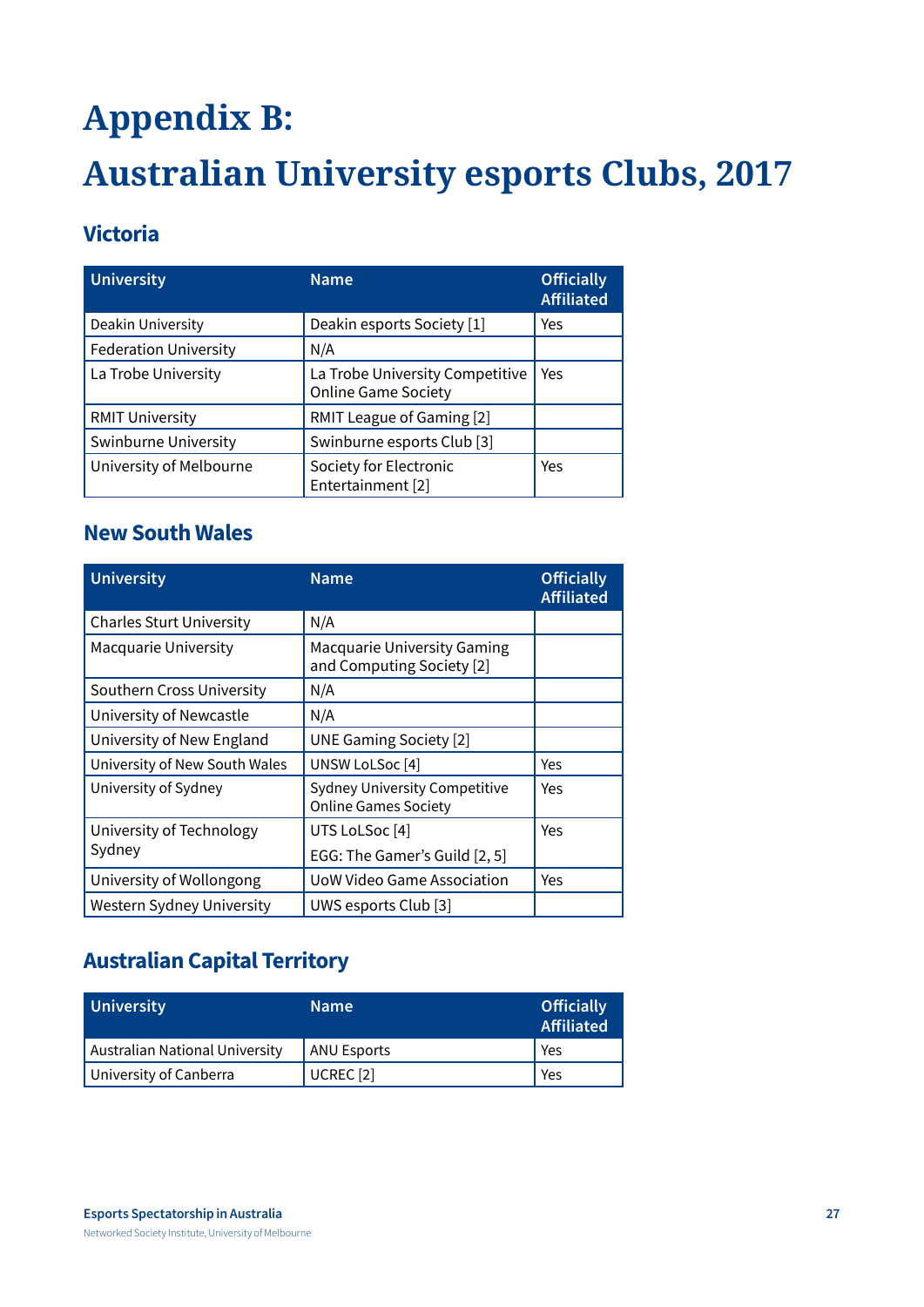#### **Western Australia**

| <b>University</b>               | <b>Name</b>                | <b>Officially</b><br><b>Affiliated</b> |
|---------------------------------|----------------------------|----------------------------------------|
| <b>Curtin University</b>        | <b>Curtin Esports</b>      | Yes                                    |
|                                 | Curtin Smash [4]           | Yes                                    |
| Edith Cowan University          | <b>ECU esports Society</b> |                                        |
| Murdoch University              | Esports at Murdoch         | Yes                                    |
|                                 | LoL at Murdoch [4]         | Yes                                    |
|                                 | CSGO at Murdoch [4]        | Yes                                    |
|                                 | DOTA at Murdoch [4]        | Yes                                    |
|                                 | Overwatch at Murdoch [4]   | Yes                                    |
|                                 | Hearthstone at Murdoch [4] | Yes                                    |
| University of Notre Dame        | N/A                        |                                        |
| University of Western Australia | N/A                        |                                        |

### **South Australia**

| <b>University</b>                         | <b>Name</b>                                                  | <b>Officially</b><br><b>Affiliated</b> |
|-------------------------------------------|--------------------------------------------------------------|----------------------------------------|
| Carnegie Mellon University -<br>Australia | N/A                                                          |                                        |
| <b>Flinders University</b>                | <b>Flinders University Digital Gaming</b><br>Enthusiasts [2] | Yes                                    |
|                                           | Flinders University League of<br>Legends Club [4]            |                                        |
| <b>Torrens University</b>                 | N/A                                                          |                                        |
| University of Adelaide                    | <b>EVAC</b> [2]                                              | Yes                                    |
|                                           | Adelaide Uni LoL Club [4]                                    | Yes                                    |
|                                           | Adelaide University esports Club<br>$[3]$                    |                                        |
| University of South Australia             | N/A                                                          |                                        |

## **Northern Territory**

| <b>University</b>                | <b>Name</b>                             | <b>Officially</b><br><b>Affiliated</b> |
|----------------------------------|-----------------------------------------|----------------------------------------|
| <b>Charles Darwin University</b> | Charles Darwin University Esports   Yes |                                        |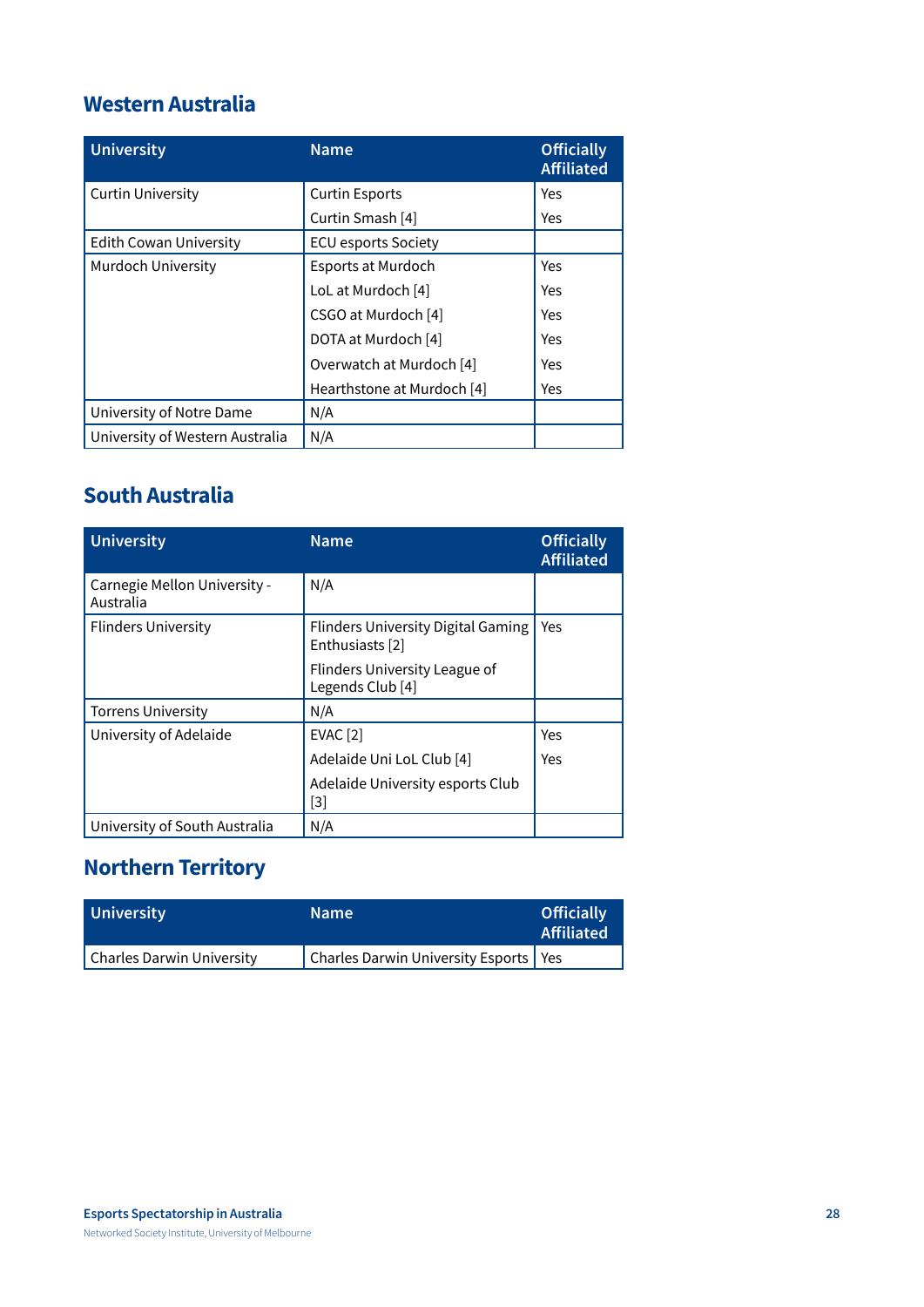#### **Queensland**

| <b>University</b>                      | <b>Name</b>                                   | <b>Officially</b><br><b>Affiliated</b> |
|----------------------------------------|-----------------------------------------------|----------------------------------------|
| <b>Bond University</b>                 | N/A                                           |                                        |
| <b>Central Queensland University</b>   | N/A                                           |                                        |
| Griffith University                    | GU LoL [4]                                    |                                        |
|                                        | Griffith Uni Smash Bros [4]                   | Yes                                    |
| James Cook University                  | JCU DOGMA Cairns [2]                          |                                        |
| Queensland University of<br>Technology | N/A                                           |                                        |
| University of Queensland               | University of Queensland Games<br>Society [2] | Yes                                    |
|                                        | UQ LoL [4]                                    |                                        |
| University of Southern<br>Queensland   | USQ League of Legends Club                    | Yes                                    |
| University of the Sunshine<br>Coast    | N/A                                           |                                        |

#### **Tasmania**

| University             | <b>Name</b>  | <b>Officially</b><br><b>Affiliated</b> |
|------------------------|--------------|----------------------------------------|
| University of Tasmania | UTAS esports |                                        |

#### **National**

| <b>University</b>              | <b>Name</b> | <b>Officially</b><br><b>Affiliated</b> |
|--------------------------------|-------------|----------------------------------------|
| Australian Catholic University | N/A         |                                        |
| University of Divinity         | N/A         |                                        |

Officially affiliated: has a recognised relationship to the local University's clubs/societies system.

- [1] Operated by the Deakin Gamers Society
- [2] General gaming society or other special interest society that is also inclusive of esports
- [3] Inactive
- [4] Dedicated to a specific game
- [5] Open to non-university members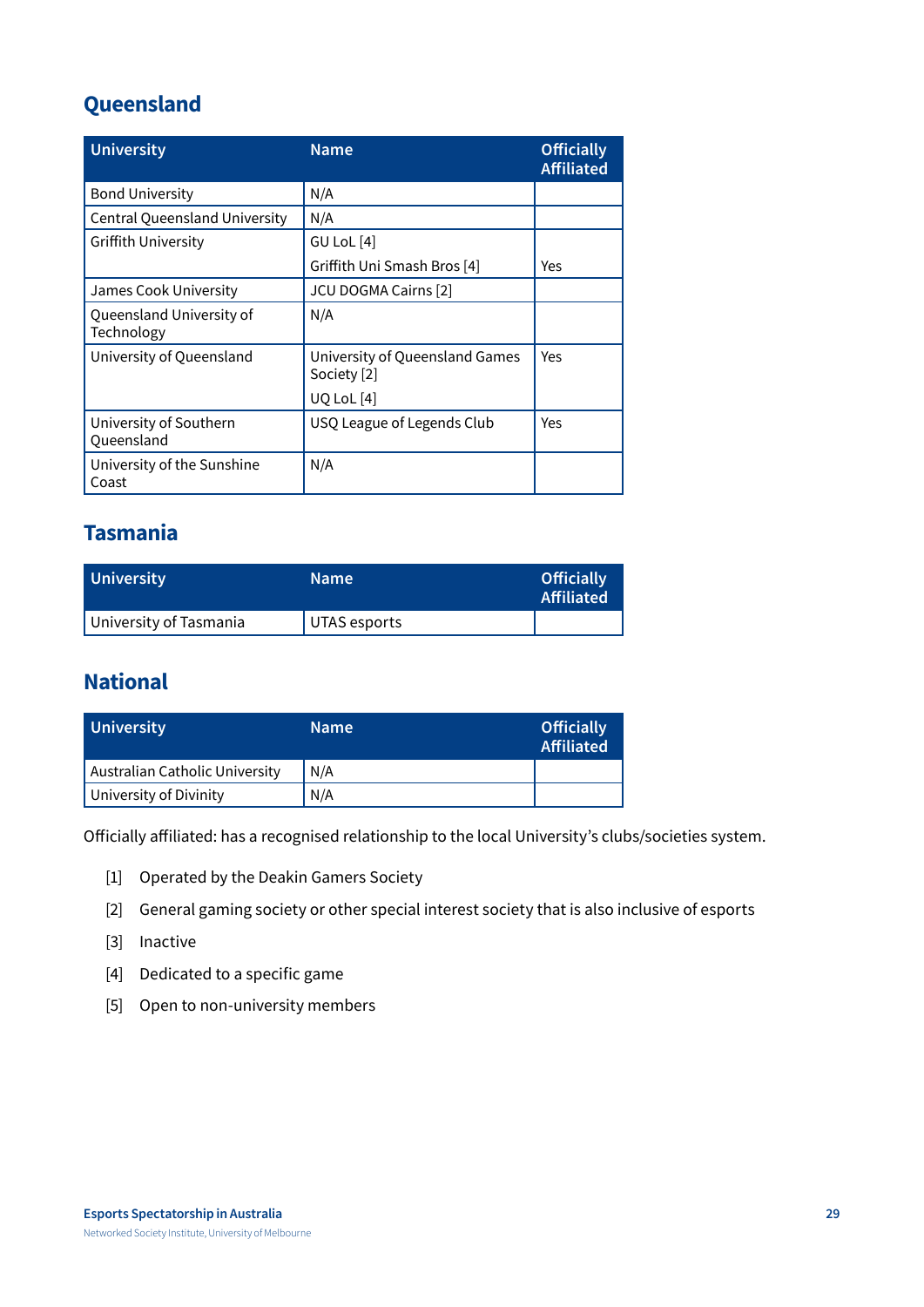# <span id="page-29-0"></span>**Appendix C:**

# **Australian/Oceanic Esports Events, 2016-2017**

| Year | <b>Tournament</b>                                                       | eSport               | <b>Prize Pool</b><br>(AUD) | <b>URL</b> | <b>Notes</b>                                                                                          | <b>Competing</b><br><b>Regions</b> |
|------|-------------------------------------------------------------------------|----------------------|----------------------------|------------|-------------------------------------------------------------------------------------------------------|------------------------------------|
| 2017 | <b>Intel Extreme</b><br>Masters, Sydney                                 | CS:GO                | \$260,000                  | Link       | Part of the<br>international Intel<br><b>Extreme Masters</b><br>series                                | International                      |
| 2017 | CyberGamer Pro<br>League Autumn<br>2017                                 | CS:GO                | \$16,000                   | Link       |                                                                                                       | AU                                 |
| 2017 | <b>ZEN League</b><br>CS:GO<br>Invitational,<br>Australian<br>Qualifiers | CS:GO                | \$20,000                   | Link       | ANZ qualifiers for<br>the international<br>ZEN CS:GO<br>Invitationals                                 | ANZ                                |
| 2017 | ESL AU and NZ<br>Championship                                           | CS:GO                | \$10,000                   | Link       |                                                                                                       | ANZ                                |
| 2017 | <b>WPGI Female</b><br>League                                            | CS:GO                | \$10,000                   | Link       | Female only league                                                                                    | <b>AU</b>                          |
| 2017 | ESL AU and NZ<br>Championship,<br>Season 1                              | Rocket<br>League     | \$7,500                    | Link       |                                                                                                       | ANZ                                |
| 2017 | CyberGamer Pro<br>League, Season 2                                      | Rocket<br>League     | \$1500 <sup>1</sup>        | Link       |                                                                                                       | <b>AU</b>                          |
| 2017 | Smite Oceanic<br>Pro League                                             | Smite                | \$10,000                   | Link       |                                                                                                       | Oceania                            |
| 2017 | Overwatch World<br>Cup Sydney<br>Qualifiers                             | Overwatch            | \$93,7516                  | Link       | Qualifiers for<br>Overwatch<br>World Cup, run<br>by Overwatch<br>developers Blizzard<br>Entertainment | International                      |
| 2017 | <b>Full Circle</b><br>Oceanic Summer<br>Series                          | Overwatch            | \$10,000                   | Link       |                                                                                                       | Oceania                            |
| 2017 | ESL AU and NZ<br>Championship                                           | Overwatch            | \$12,000                   | Link       |                                                                                                       | ANZ                                |
| 2017 | Paladins<br>Masters Oceania<br>Qualifiers                               | Paladins             | \$8,000                    | Link       | Oceanic qualifiers<br>for international<br>league                                                     | Oceania                            |
| 2017 | Oceanic Pro<br>League                                                   | League of<br>Legends | \$0                        | Link       | Winners qualify<br>to play in<br>International<br>wildcard series                                     | Oceania                            |
| 2017 | <b>SMITE Oceanic</b><br>Pro League                                      | Smite                | \$10,000                   | Link       |                                                                                                       | Oceania                            |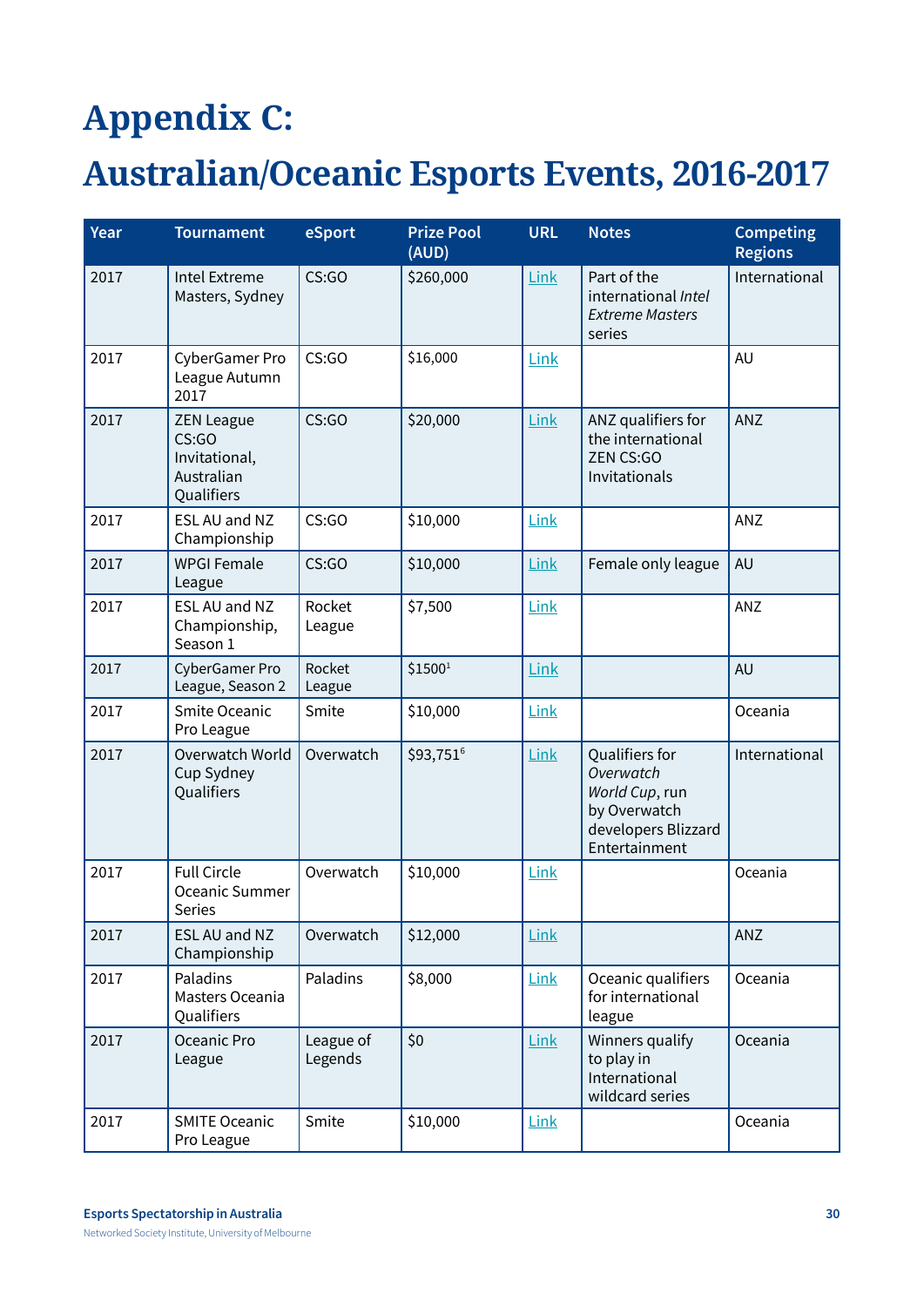| Year | <b>Tournament</b>                                                            | eSport                                                  | <b>Prize Pool</b><br>(AUD) | <b>URL</b> | <b>Notes</b>                                                                  | <b>Competing</b><br><b>Regions</b> |
|------|------------------------------------------------------------------------------|---------------------------------------------------------|----------------------------|------------|-------------------------------------------------------------------------------|------------------------------------|
| 2017 | <b>CWL Sydney</b><br>Open                                                    | Call of Duty                                            | \$60,000                   | Link       |                                                                               | <b>AU</b>                          |
| 2017 | Pokémon<br>Oceania<br>International<br>Championships                         | Pokémon<br>Sun and<br>Moon                              | \$100,0005                 | Link       |                                                                               | Oceania                            |
| 2016 | DI Another Day 2                                                             | Super Smash<br>Bros (Melee,<br>Wii U, 64,<br>Project M) | \$2960 <sup>2</sup>        | Link       |                                                                               | <b>AU</b>                          |
| 2016 | leSF World<br>Championships<br>Australian<br>Counter-Strike:<br>GO Qualifier | CS:GO                                                   | \$42003                    | Link       | Broadcast on<br>SBS2. Australian<br>qualifiers for<br>international<br>league | <b>AU</b>                          |
| 2016 | Oceania esports<br><b>Masters</b>                                            | CS:GO                                                   | Unknown                    | Link       |                                                                               | Oceania                            |
| 2016 | ESL AU and NZ<br>Championships:                                              | CS:GO                                                   | \$20,000                   | Link       |                                                                               | ANZ                                |
| 2016 | <b>PAX Rocket</b><br>League<br>Tournament                                    | Rocket<br>League                                        | \$6,5106                   | Link       |                                                                               | <b>AU</b>                          |
| 2016 | leSF World<br>Championships<br>Australian<br>League of<br>Legends Qualifier  | League of<br>Legends                                    | $$>200^4$                  | Link       | Australian<br>qualifiers for<br>international<br>league                       | <b>AU</b>                          |
| 2016 | League of<br>Legends<br>Unigames                                             | League of<br>Legends                                    | \$0                        | Link       | Part of the<br>Australian<br><b>University Games</b><br>competition           | <b>AU</b><br>(Universities)        |
| 2016 | leSF World<br>Championships<br>Australian<br>Hearthstone<br>Qualifier        | Hearthstone                                             | \$640 <sup>3</sup>         | Link       | Australian<br>qualifiers for<br>international<br>league                       | AU                                 |
| 2016 | Oceania esports<br>Masters                                                   | <b>SMITE</b>                                            | \$25,000                   | Link       |                                                                               | Oceania                            |

#### **Notes**

- 1. Worth of prizes
- 2. Pot derived from entry fees paid by competitors. Total prize money estimated based on number of competitors multiplied by entry fee.
- 3. Also includes airfares to and accommodation in Jakarta for the World Championships
- 4. 1st place prize consists of \$200 and airfares to and accommodation in Jakarta for the World Championships. 2nd-4th place prizes not disclosed
- 5. Official estimate based on attendance. Spread across video game and trading card game competition, split unknown.
- 6. Originally in USD, converted using 4/11/2016 exchange rates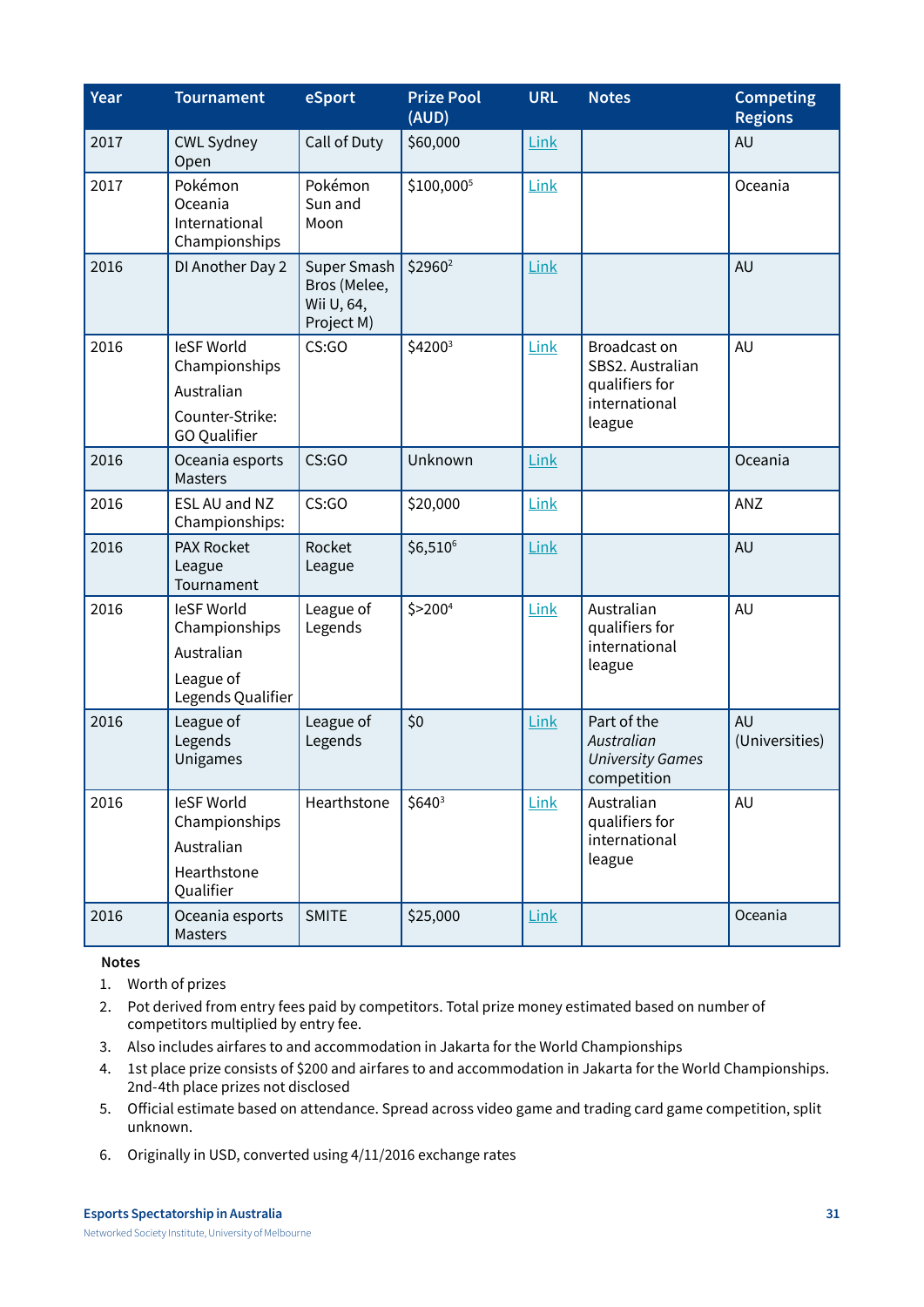## <span id="page-31-0"></span>**References**

- Adelaide Football Club (2017, 17 May). *Crows strike esports agreement* [Press release]. Retrieved from http://www.afc. com.au/news/2017-05-17/crows-strike-esports-agreement
- AESA (n.d.) *Working towards National Recognition of Esports with Industry Wide Integrity*. Australian Esports Association. Retrieved from: http://www.aesa.org.au/about/
- EGAA (n.d.) *About Us*. Esports Games Association (EGAA). Retrieved from: https://www.egaa.com.au/about
- Ashton, G. (2017, 15 December). Overwatch League's Merchandising Strategy Could Make or Break It. *The Esports Observer*. Retrieved from https://esportsobserver.com/overwatch-leagues-merchandise/
- Brand, J. E., Todhunter, S. (2015). *Digital Australia Report 2016.* Eveleigh, NSW: IGEA
- Brand, J. E., Todhunter, S. and Jervis, J. (2017) *Digital Australia Report 2018*. Eveleigh, NSW: IGEA. Retrieved from: https://www.igea.net/wp-content/uploads/2017/07/Digital-Australia-2018-DA18-Final-1.pdf
- Byre, S. (2018, 11 June). Overwatch League sets eyes on Melbourne as city-based esports contest heats up. *Australian Financial Review*. Retrieved from https://www.afr.com/technology/overwatch-league-sets-eyes-onmelbourne-as-citybased-esports-leagues-heat-up-20180608-h115fj
- Carter, M., Gibbs, M. and Harrop, M. (2012) Metagames, Paragames and Orthogames: A New Vocabulary. In *Proceedings of the 8th International Foundations of Digital Games Conference*, Raleigh, NC., USA. ACM Press, pp. 11-17.
- Carter, M., Nansen, B., and Gibbs, M. (2014) Screen Ecologies. In *Proceedings of the ACM SIGCHI Annual Conference on Computer-Human Interation in Play*, Toronto, Canada. ACM Press, pp. 37-46.
- Chee, F. (2006). The games we play online and offline: Making Wang-tta in Korea. *Popular Communication, 4(3)*, 225- 239.
- Cheung, G. and Huang, J. (2011) Starcraft from the Stands: Understanding the Game Spectator. In *Proceedings of the ACM SIGCHI Conference on Computer-Human Interaction*, Vancouver, Canada. ACM Press, pp. 763-772.
- Colangelo, A. (2017) "Collingwood and Geelong exploring Esports, plans for Etihad Stadium facility" *The Age*. 22 December, 2017.
- Condon, A. (2016) *Embrace the Passion of Esports*. The Gemba Group. http://thegembagroup.com/news/embracepassion-esports/
- Cumming, D. (2018) Understanding the experience of Australian esports spectatorship. *Proceedings of the 2018 DiGRA International (DiGRA 2018)*. July 25-28, Turin Italy. DiGRA Digital Library.
- D'Anastasio, C. (2018, March 11). Fortnite Seems to be Overtaking PUBG. *Kotaku Australia.* Retrieved from: https:// www.kotaku.com.au/2018/03/fortnite-seems-to-be-overtaking-pubg/
- Egliston, B. (2015) Playing Across Media. *Proceedings of the 2015 DiGRA International Conference (DiGRA 2015).* 14-17 May 2015, Lüneburg, Germany. DiGRA Digital Library.
- Esports Charts (2017) *Overwatch World Cup 2017: Sydney Qualifier*. Retrieved from https://esc.watch/tournaments/ ow/overwatch-world-cup-2017-sydney-qualifier
- Esports Charts (2018) *IEM Sydney 2017*. Retrieved from https://esc.watch/tournaments/csgo/iem-sydney-2018
- Essendon Football Club. (2018, 18 January). *esports team launch* [Press release]. Retrieved from http://www. essendonfc.com.au/news/2018-01-18/esports-team-launch

"Event Centre" (2018) The Star. https://www.star.com.au/sydney/functions-and-events/star-event-centre

Hamari, J. and Sjöblom, M. (2016). What Is Esports and Why Do People Watch It? *Internet Research* 26(4).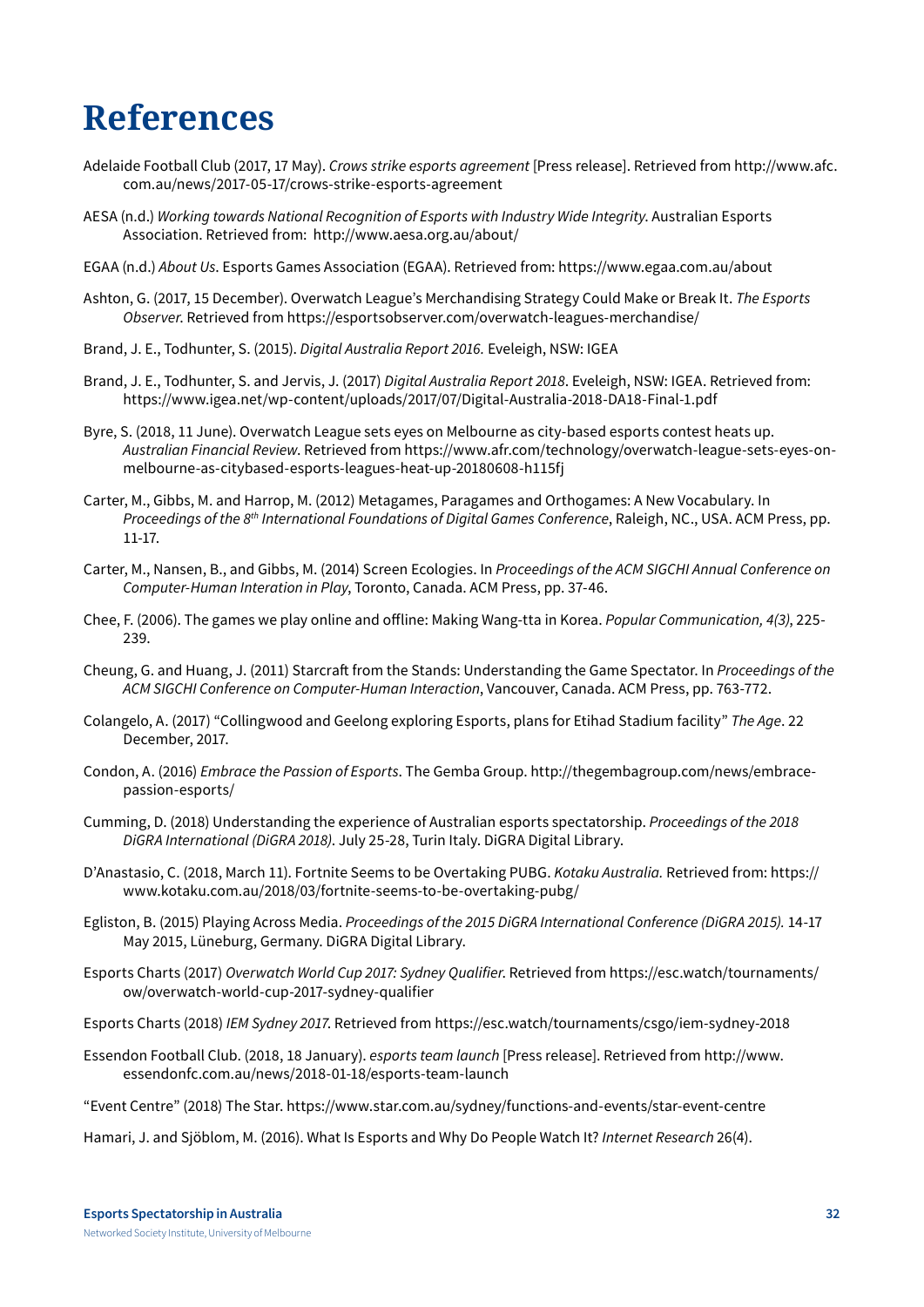- Heitner, D. (2017, 20 September). Full 12 Franchises Announced for Initial Overwatch League Season. *Forbes.*  Retrieved from https://www.forbes.com/sites/darrenheitner/2017/09/20/full-12-franchises-announced-forinitial-overwatch-league-season/
- James, F. (2018, 29 July). OMG Win PUBG Global Invitational 2018 FPP Tournament After Dominating Day One. *Twin Galaxies*. Retrieved from: https://www.twingalaxies.com/feed\_details.php/2473/omg-win-pubg-globalinvitational-2018-fpp-tournament-after-dominating-day-one
- Jin, D. Y. (2010). *Korea's Online Gaming Empire*. Boston, MA: MIT Press.
- Johnson M.R. and Woodcock, J. (2017) 'It's like the gold rush': the lives and careers of professional video game streamers on Twitch.tv, *Information, Communication & Society*, DOI: 10.1080/1369118X.2017.1386229
- Karhulahti, V. M. (2016). Prank, Troll, Gross and Gore: Performance Issues in Esport Live-Streaming. In *DiGRA/FDG*.
- Kim, S. H., and Thomas, M. K. (2015). A stage theory model of professional video game players in South Korea: The socio-cultural dimensions of the development of expertise. *Asian Journal of Information Technology, 14(5)*, 176- 186.
- Law, Y. Y. (2016). *The travelling gamer: an ethnography of video game events* (Doctoral dissertation, University of Salford).
- Leak, J. (2017, August 28). PUBG Is Stealing CS:GO's Playerbase As It Overtakes Dota 2 As #1 Game on Steam. *Gamerevolution*. Retrieved from https://www.gamerevolution.com/features/346495-pubg-stealing-cs-gosplayerbase-overtakes-dota-2-1-game-steam
- Newzoo (2015) *The esports Economy: Trends, Audience and Revenue Growth Towards 2017*. Newzoo.com
- Newzoo (2017) *2017 Global Games Market Report*. newzoo.com
- Newzoo (2018) *2018 Global Games Market Report.* newzoo.com
- Premier of Victoria (2018, 3 June). *Media Release: Melbourne to be Australia's Home of Esport* Office of the Minister for Tourism and Major Events, Victorian Government. Retrieved from https://www.premier.vic.gov.au/melbourneto-be-australias-home-of-esport/
- Rutledge, D. (2018, 9 May). Thousands of esports fans find rapture at IEM Sydney 2018. *Newshub*. Retrieved from https://www.newshub.co.nz/home/entertainment/2018/05/thousands-of-esports-fans-find-rapture-at-iemsydney-2018.html
- Seo, Y., and Jung, S. U. (2016). Beyond solitary play in computer games: The social practices of eSports. *Journal of Consumer Culture, 16(3),* 635-65
- Socialblade. (2018). *Grossie\_Gore*. Retrieved from: https://socialblade.com/twitch/user/grossie\_gore
- Stein, V., and Scholz, T. M. (2016). The intercultural challenge of building the European eSports league for video gaming. *Case studies in intercultural management: Achieving synergy from diversity*, 80-94.5.
- Sydney Cricket Ground. (2017, 16 November). *Australia's first esports high performance centre* [Press release]. Retrieved from https://www.scgt.nsw.gov.au/sydney-cricket-ground/whats-on/news/australias-first-esportshigh-performance-centre-opened-at-the-scg/
- Taylor, N. (2015) Play to the camera *Convergence* 22 (2): 115-130
- Taylor, N. (2015). Professional Gaming. *The International Encyclopedia of Digital Communication and Society*, 1-4.
- Taylor, N. (2016) Now you're playing with audience power, *Critical Studies in Media Communication* 33 (4): 1-15.
- Taylor, T. L. (2012). *Raising the Stakes: E-sports and the Professionalization of Computer Gaming*. MIT Press.
- Taylor, T.L. and Witkowski, E. (2010) This is How We Play It: What a Mega-LAN Can Teach Us About Games. In *Proceedings of the 5h International Foundations of Digital Games Conference*, Monterey, CA., USA. ACM Press, pp. 195-202.